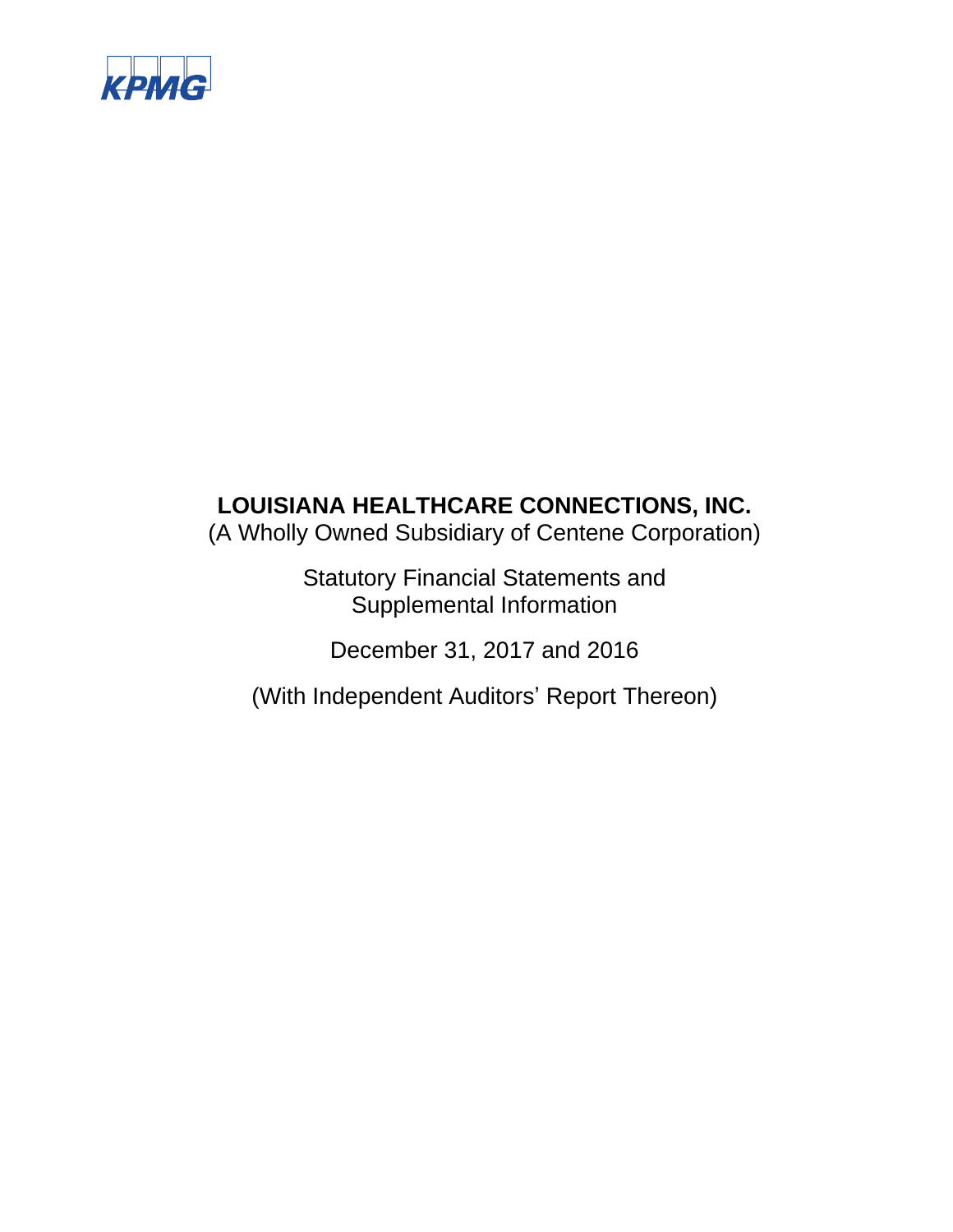(A Wholly Owned Subsidiary of Centene Corporation)

## **Table of Contents**

| Independent Auditors' Report                                                  | $1 - 2$ |
|-------------------------------------------------------------------------------|---------|
| <b>Statutory Financial Statements:</b>                                        |         |
| Statements of Admitted Assets, Liabilities, and Capital and Surplus           | 3       |
| Statements of Revenue and Expenses                                            | 4       |
| Statements of Changes in Capital and Surplus                                  | 5       |
| <b>Statements of Cash Flow</b>                                                | 6       |
| Notes to Statutory Financial Statements                                       | 7–27    |
| <b>Supplemental Information</b>                                               |         |
| Schedule 1 - Supplemental Summary Investment Schedule - December 31, 2017     | 28      |
| Schedule 2 - Supplemental Investment Risk Interrogatories - December 31, 2017 | 29      |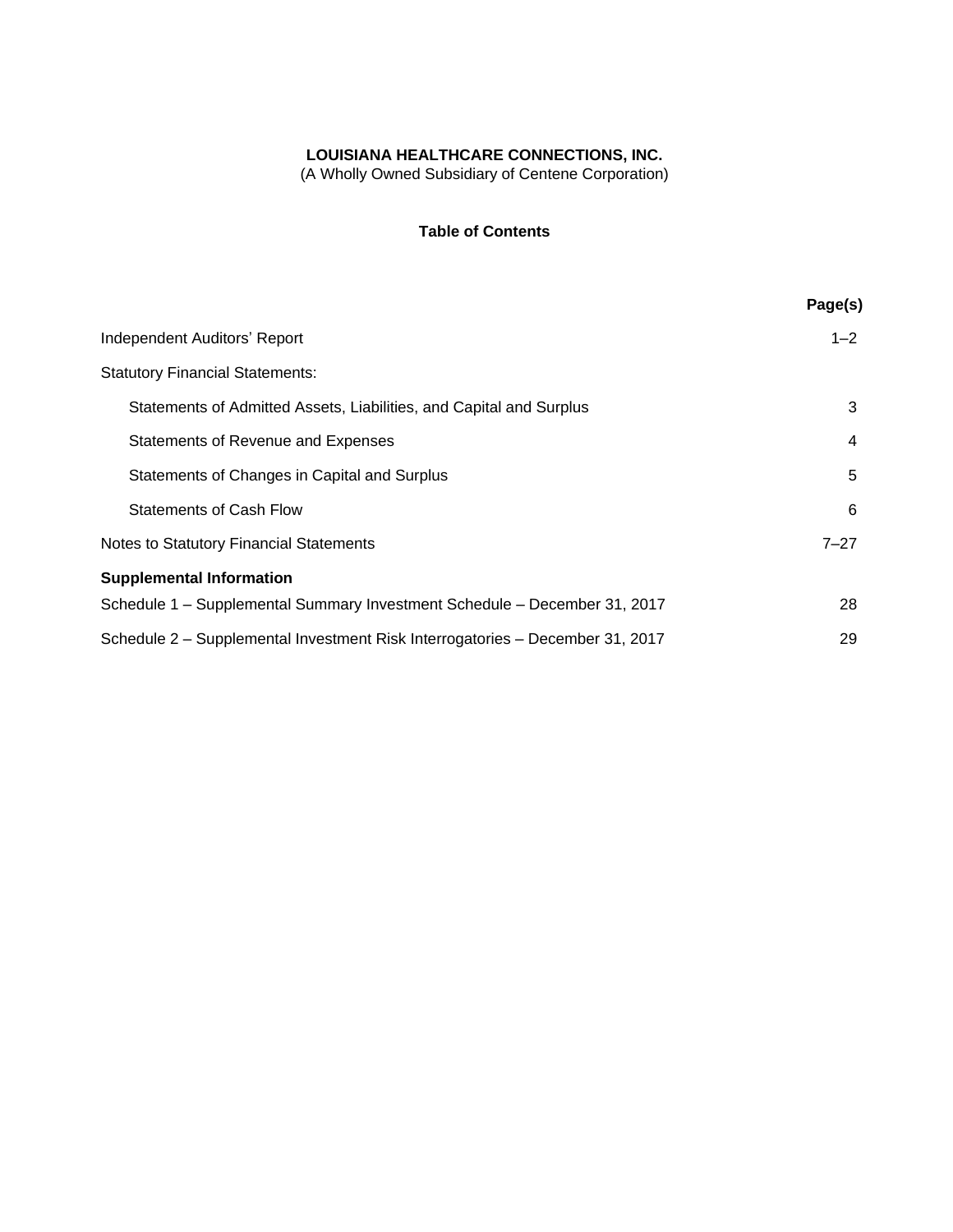

KPMG LLP Suite 900 10 South Broadway St. Louis, MO 63102-1761

#### **Independent Auditors' Report**

The Audit Committee of the Board of Directors Louisiana Healthcare Connections, Inc.:

We have audited the accompanying financial statements of Louisiana Healthcare Connections, Inc., which comprise the statutory statements of admitted assets, liabilities, and capital and surplus as of December 31, 2017 and 2016, and the related statutory statements of revenue and expenses and changes in capital and surplus, and cash flow for the years then ended, and the related notes to the statutory financial statements.

## *Management's Responsibility for the Financial Statements*

Management is responsible for the preparation and fair presentation of these financial statements in accordance with statutory accounting practices prescribed or permitted by the Louisiana Department of Insurance. Management is also responsible for the design, implementation, and maintenance of internal control relevant to the preparation and fair presentation of financial statements that are free from material misstatement, whether due to fraud or error.

## *Auditors' Responsibility*

Our responsibility is to express an opinion on these financial statements based on our audits. We conducted our audits in accordance with auditing standards generally accepted in the United States of America. Those standards require that we plan and perform the audit to obtain reasonable assurance about whether the financial statements are free from material misstatement.

An audit involves performing procedures to obtain audit evidence about the amounts and disclosures in the financial statements. The procedures selected depend on the auditors' judgment, including the assessment of the risks of material misstatement of the financial statements, whether due to fraud or error. In making those risk assessments, the auditor considers internal control relevant to the entity's preparation and fair presentation of the financial statements in order to design audit procedures that are appropriate in the circumstances, but not for the purpose of expressing an opinion on the effectiveness of the entity's internal control. Accordingly, we express no such opinion. An audit also includes evaluating the appropriateness of accounting policies used and the reasonableness of significant accounting estimates made by management, as well as evaluating the overall presentation of the financial statements.

We believe that the audit evidence we have obtained is sufficient and appropriate to provide a basis for our audit opinions.

#### *Basis for Adverse Opinion on U.S. Generally Accepted Accounting Principles*

As described in note 2 to the financial statements, the financial statements are prepared by the Company using statutory accounting practices prescribed or permitted by the Louisiana Department of Insurance, which is a basis of accounting other than U.S. generally accepted accounting principles. Accordingly, the financial statements are not intended to be presented in accordance with U.S. generally accepted accounting principles.

The effects on the financial statements of the variances between the statutory accounting practices described in note 2 and U.S. generally accepted accounting principles, although not reasonably determinable, are presumed to be material.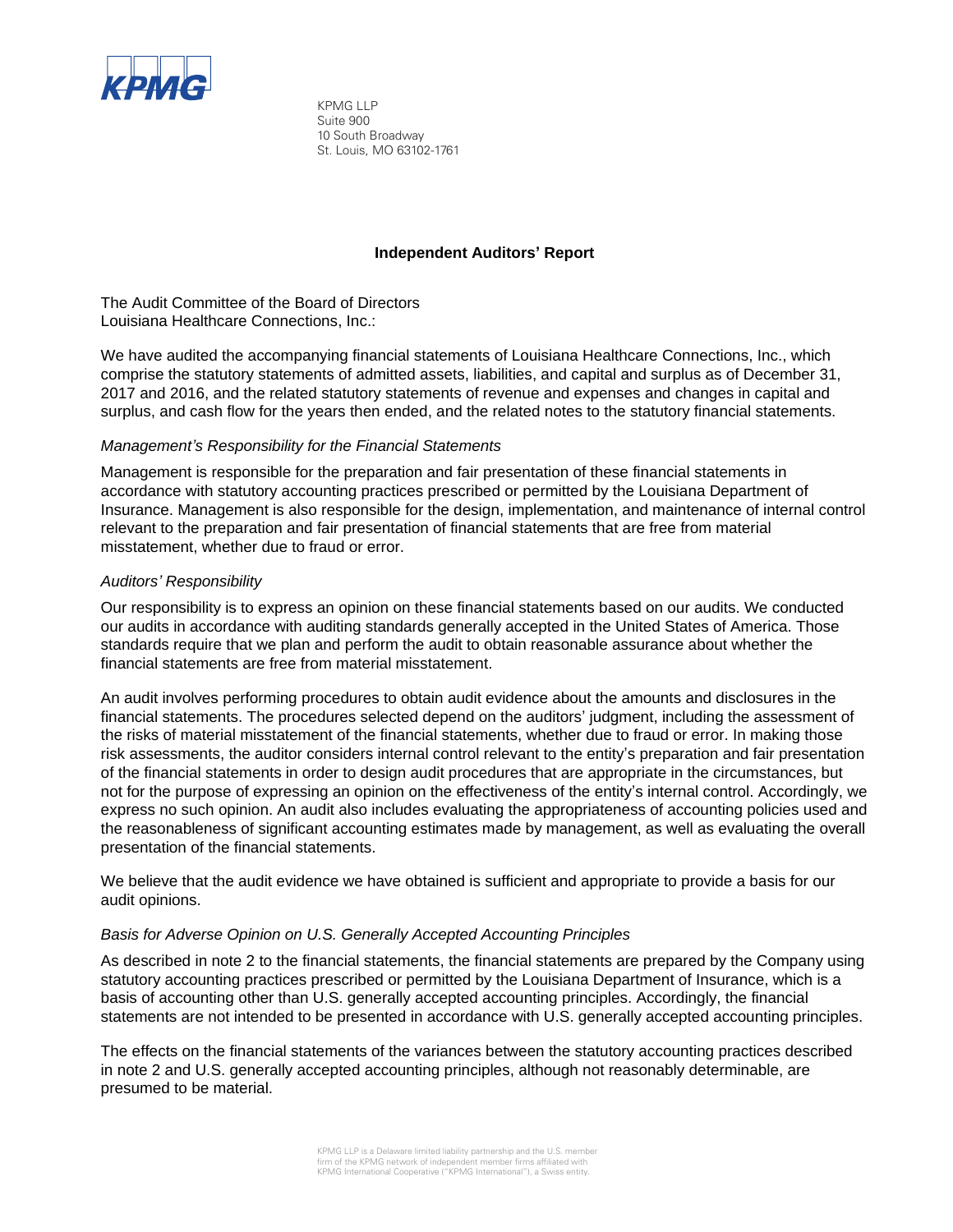

## *Adverse Opinion on U.S. Generally Accepted Accounting Principles*

In our opinion, because of the significance of the variances between statutory accounting practices and U.S. generally accepted accounting principles discussed in the Basis for Adverse Opinion on U.S. Generally Accepted Accounting Principles paragraph, the financial statements referred to above do not present fairly, in accordance with U.S. generally accepted accounting principles, the financial position of the Company as of December 31, 2017 and 2016, or the results of its operations or its cash flows for the years then ended.

#### *Opinion on Statutory Basis of Accounting*

In our opinion, the financial statements referred to above present fairly, in all material respects, the admitted assets, liabilities, and surplus of the Company as of December 31, 2017 and 2016, and the results of its operations and its cash flow for the years then ended, in accordance with statutory accounting practices prescribed or permitted by the Louisiana Department of Insurance described in note 2.

#### *Other Matter*

Our audits were conducted for the purpose of forming an opinion on the financial statements as a whole. The supplementary information included in the Supplemental Summary Investment Schedule – December 31, 2017 and Supplemental Investment Risk Interrogatories – December 31, 2017, is presented for purposes of additional analysis and is not a required part of the financial statements but is supplementary information required by the Louisiana Department of Insurance. Such information is the responsibility of management and was derived from and relates directly to the underlying accounting and other records used to prepare the financial statements. The information has been subjected to the auditing procedures applied in the audits of the financial statements and certain additional procedures, including comparing and reconciling such information directly to the underlying accounting and other records used to prepare the financial statements or to the financial statements themselves, and other additional procedures in accordance with auditing standards generally accepted in the United States of America. In our opinion, the information is fairly stated in all material respects in relation to the financial statements as a whole.



St. Louis, Missouri May 4, 2018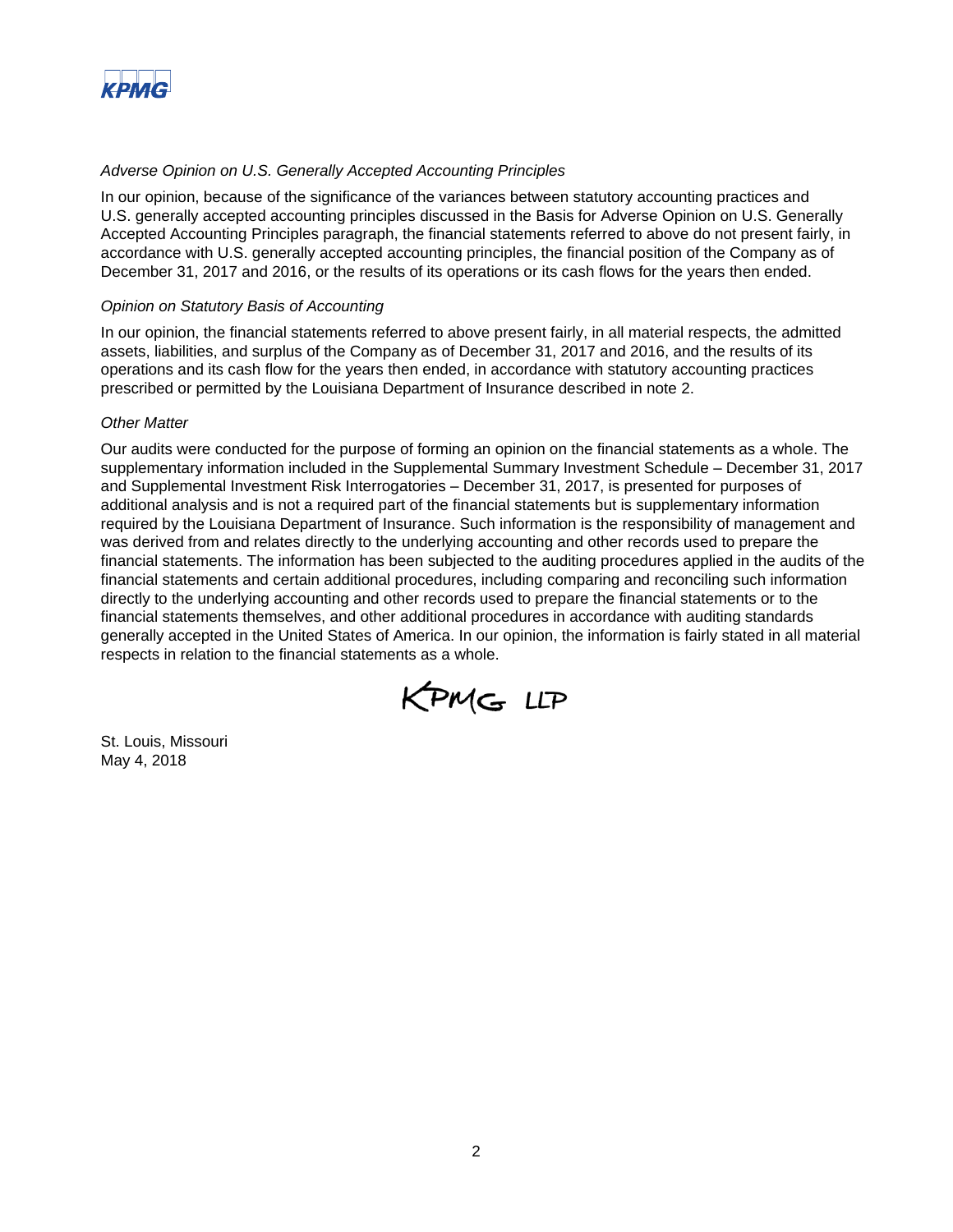(A Wholly Owned Subsidiary of Centene Corporation)

Statutory Statements of Admitted Assets, Liabilities, and Capital and Surplus

December 31, 2017 and 2016

| <b>Admitted Assets</b>                                       | 2017              | 2016            |
|--------------------------------------------------------------|-------------------|-----------------|
| <b>Bonds</b>                                                 | \$<br>24,396,489  | 40,000,000      |
| Cash, cash equivalents, and short-term investments           | 231,633,106       | 202,236,963     |
| Investment income due and accrued                            | 243,286           | 90,713          |
| Premiums receivable                                          | 181,533,609       | 184,519,257     |
| Reinsurance receivable                                       | 672,044           | 193,717         |
| Receivables on uninsured plans                               |                   | 2,068,924       |
| Federal income tax recoverable                               | 18,910,788        | 5,547,908       |
| Net deferred tax asset                                       | 339,393           | 565,656         |
| Amounts due from affiliates                                  | 17,457,685        | 5,431,506       |
| Healthcare receivables                                       | 1,064,981         | 2,081,225       |
| Goodwill                                                     | 9,031,699         | 7,938,864       |
| State income tax recoverable                                 | 691,895           | 448,599         |
| Total admitted assets                                        | \$<br>485,974,975 | 451,123,332     |
| <b>Liabilities and Capital and Surplus</b>                   |                   |                 |
| Liabilities:                                                 |                   |                 |
| Claims payable                                               | \$<br>137,491,908 | 153,315,984     |
| Accrued medical incentive pool and bonus amounts             | 5,700,750         | 3,926,224       |
| Unpaid claims adjustment expenses                            | 2,020,000         | 1,934,000       |
| General expenses due or accrued                              | 4,254,363         | 2,825,122       |
| Premium taxes accrued                                        | 43,501,283        | 75,827,552      |
| Ceded reinsurance premiums payable                           |                   | 1,046,285       |
| Return of premiums payable                                   | 87,300,000        | 34,000,000      |
| Payable on uninsured plans                                   |                   | 1,053,093       |
| Hospital assessment payable                                  | 96,235,653        | 80,743,791      |
| <b>Total liabilities</b>                                     | 376,503,957       | 354,672,051     |
| Capital and surplus:                                         |                   |                 |
| Common stock, no par value. Authorized, 5,000 shares; issued |                   |                 |
| and outstanding, 1,000 shares                                |                   |                 |
| Gross paid-in and contributed surplus                        | 283,191,169       | 248,191,169     |
| Special surplus                                              | 40,836,193        |                 |
| Unassigned deficit                                           | (214,556,344)     | (151, 739, 888) |
| Total capital and surplus                                    | 109,471,018       | 96,451,281      |
| Total liabilities and capital and surplus                    | \$<br>485,974,975 | 451,123,332     |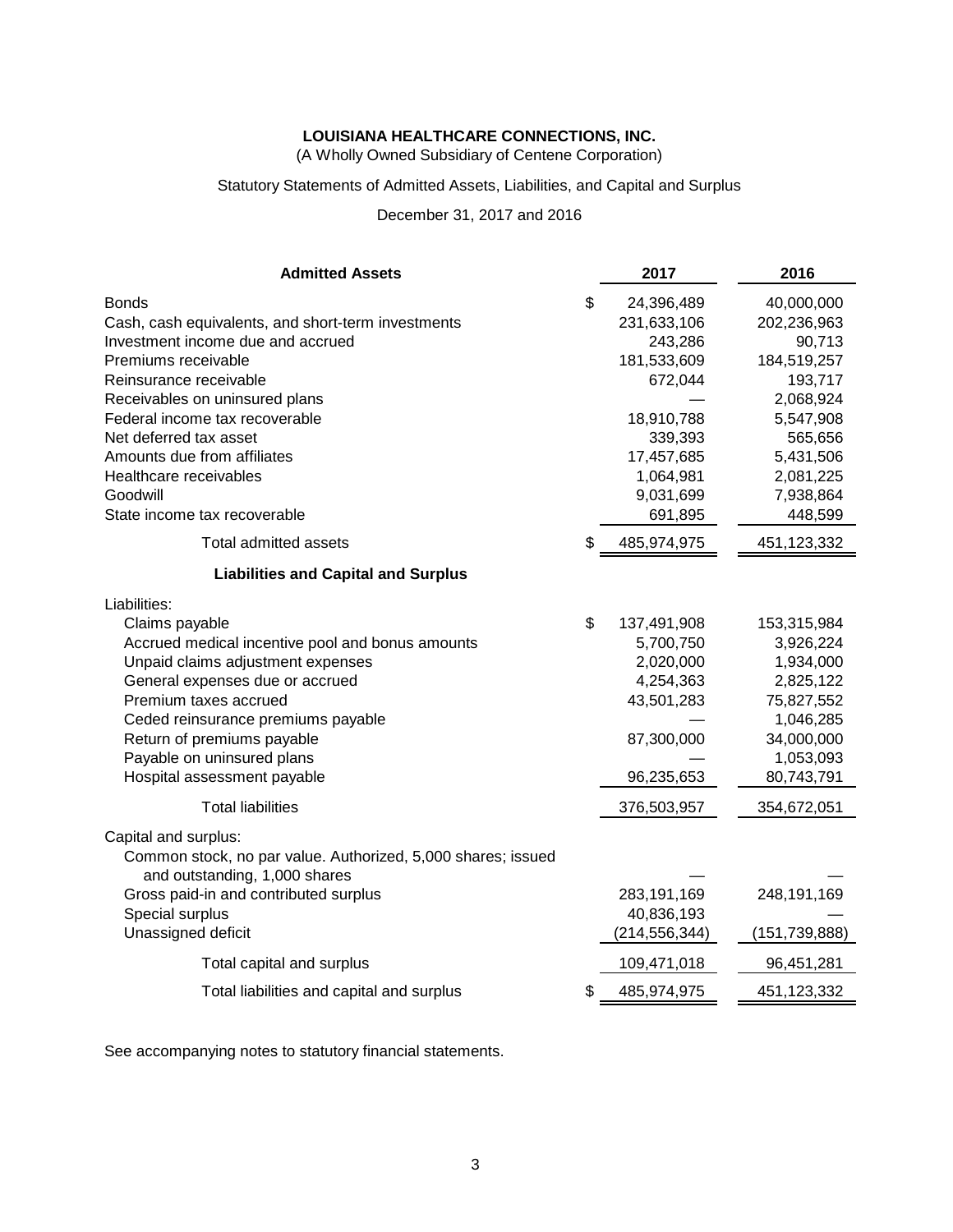(A Wholly Owned Subsidiary of Centene Corporation)

Statutory Statements of Revenue and Expenses

Years ended December 31, 2017 and 2016

|                                                                   | 2017                | 2016           |
|-------------------------------------------------------------------|---------------------|----------------|
| Revenue:                                                          |                     |                |
| Premium income                                                    | \$<br>2,103,485,141 | 1,740,298,030  |
| Expenses:                                                         |                     |                |
| Medical and hospital benefits                                     | 739,934,005         | 594,927,005    |
| Other professional services                                       | 310,830,838         | 253,508,034    |
| Emergency room                                                    | 155,047,650         | 112,234,433    |
| Prescription drugs                                                | 350,822,259         | 270,330,727    |
| Aggregate write-ins for other hospital and medical                | 297,815,415         | 262,768,767    |
| Incentive pool and bonus amounts                                  | 13,006,397          | 11,402,702     |
| Reinsurance recoveries                                            | (8,086)             | (5,908,809)    |
| Total medical and hospital expenses                               | 1,867,448,478       | 1,499,262,859  |
| Claims adjustment expenses                                        | 18,475,932          | 14,737,851     |
| General administrative expenses                                   | 271,948,337         | 249,439,321    |
| Total expenses                                                    | 2, 157, 872, 747    | 1,763,440,031  |
| Investment income:                                                |                     |                |
| Net investment income                                             | 1,645,409           | 485.833        |
| Net realized capital gains (net of tax \$0 and \$0, respectively) | 1,500               | 356,677        |
| Income (loss) before federal income taxes                         | (52,740,697)        | (22, 299, 491) |
| Federal income tax expense (benefit)                              | (16,741,953)        | 560,613        |
| Net loss                                                          | \$<br>(35,998,744)  | (22,860,104)   |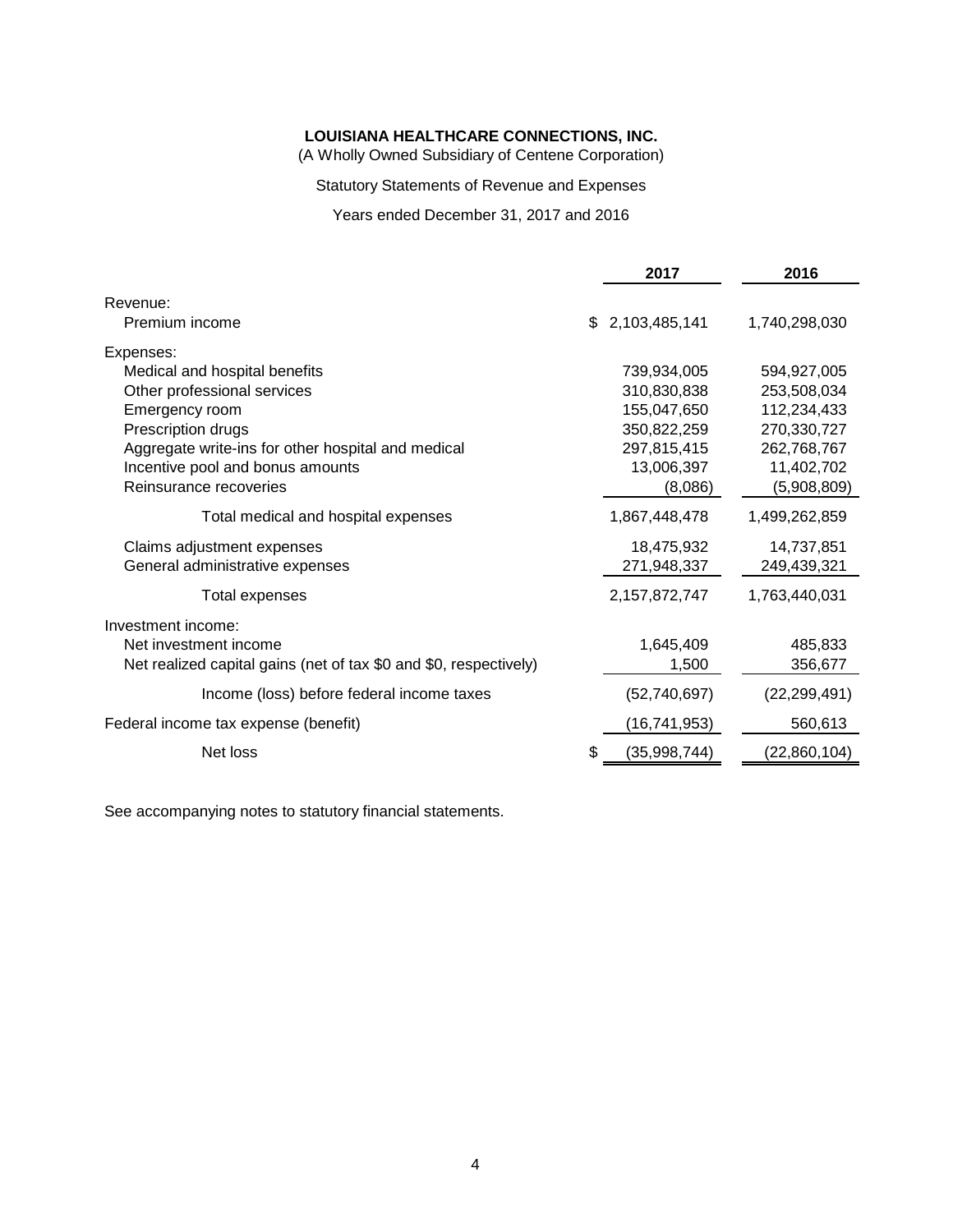(A Wholly Owned Subsidiary of Centene Corporation)

## Statutory Statements of Changes in Capital and Surplus

## Years ended December 31, 2017 and 2016

|                                   | <b>Common</b><br>stock | Gross paid-in<br>and contributed<br>surplus | <b>Special</b><br>surplus | Unassigned<br>deficit | Total          |
|-----------------------------------|------------------------|---------------------------------------------|---------------------------|-----------------------|----------------|
| Balance, December 31, 2015        | \$                     | 224,691,169                                 | 20,900,000                | (157, 201, 134)       | 88,390,035     |
| Paid-in surplus                   |                        | 23,500,000                                  |                           |                       | 23,500,000     |
| Net loss                          |                        |                                             |                           | (22,860,104)          | (22,860,104)   |
| Change in net deferred income tax |                        |                                             |                           | (39, 397, 665)        | (39, 397, 665) |
| Change in nonadmitted assets      |                        |                                             |                           | 46,819,015            | 46,819,015     |
| Change in special surplus funds   |                        |                                             | (20,900,000)              | 20,900,000            |                |
| Balance, December 31, 2016        |                        | 248,191,169                                 |                           | (151, 739, 888)       | 96,451,281     |
| Paid-in surplus                   |                        | 35,000,000                                  |                           |                       | 35,000,000     |
| Net loss                          |                        |                                             |                           | (35, 998, 744)        | (35,998,744)   |
| Change in net deferred income tax |                        |                                             |                           | (226, 263)            | (226, 263)     |
| Change in nonadmitted assets      |                        |                                             |                           | 14,244,744            | 14,244,744     |
| Change in special surplus funds   |                        |                                             | 40,836,193                | (40,836,193)          |                |
| Balance, December 31, 2017        | \$                     | 283,191,169                                 | 40,836,193                | (214, 556, 344)       | 109,471,018    |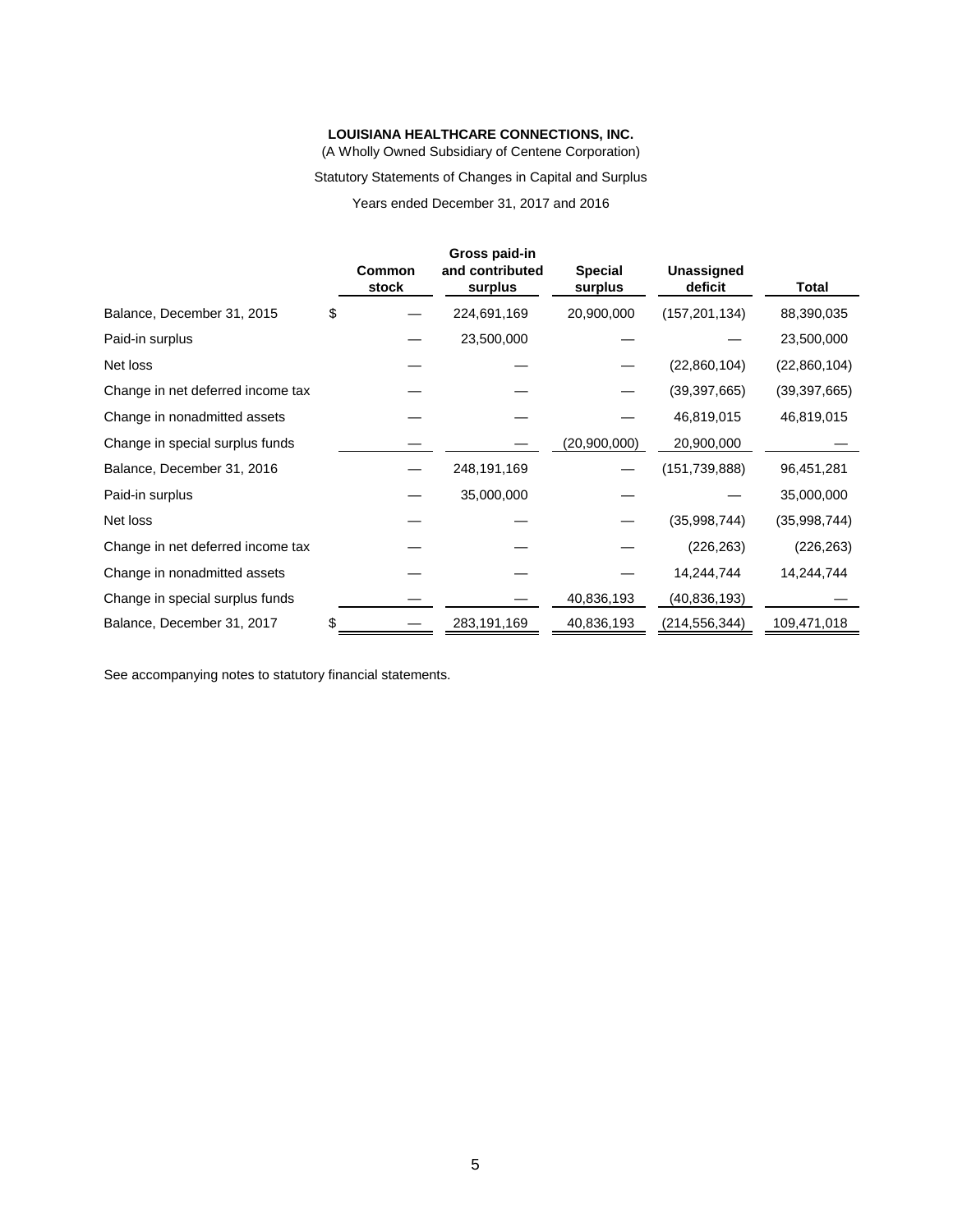(A Wholly Owned Subsidiary of Centene Corporation)

Statutory Statements of Cash Flow

Years ended December 31, 2017 and 2016

|                                                                                                                                                                                                                                      |     | 2017                                                                          | 2016                                                                          |
|--------------------------------------------------------------------------------------------------------------------------------------------------------------------------------------------------------------------------------------|-----|-------------------------------------------------------------------------------|-------------------------------------------------------------------------------|
| Cash from operations:<br>Premiums collected net of reinsurance<br>Benefits and loss-related payments<br>General administrative and claims adjustment expenses paid<br>Federal income taxes recovered (paid)<br>Net investment income | \$. | 2,158,724,504<br>(1,881,544,350)<br>(288, 260, 930)<br>3,379,073<br>1,514,075 | 1,712,808,358<br>(1,437,257,143)<br>(150, 700, 021)<br>(5,821,348)<br>580,127 |
| Net cash (used in) provided by operations                                                                                                                                                                                            |     | (6, 187, 628)                                                                 | 119,609,973                                                                   |
| Cash from investments:<br>Proceeds from investments sold, matured, or repaid<br>Cost of investments acquired                                                                                                                         |     | 60,884,054<br>(45,300,283)                                                    | 63,592,182<br>(61,061,142)                                                    |
| Net cash provided by investments                                                                                                                                                                                                     |     | 15,583,771                                                                    | 2,531,040                                                                     |
| Cash from financing and miscellaneous sources:<br>Paid-in surplus                                                                                                                                                                    |     | 20,000,000                                                                    | 34,500,000                                                                    |
| Net cash provided by financing and miscellaneous<br>sources                                                                                                                                                                          |     | 20,000,000                                                                    | 34,500,000                                                                    |
| Net change in cash, cash equivalents, and short-term<br>investments                                                                                                                                                                  |     | 29,396,143                                                                    | 156,641,013                                                                   |
| Cash, cash equivalents, and short-term investments,<br>beginning of year                                                                                                                                                             |     | 202,236,963                                                                   | 45,595,950                                                                    |
| Cash, cash equivalents, and short-term investments, end of year<br>Supplemental schedule of noncash investing and financing<br>activities:                                                                                           | \$  | 231,633,106                                                                   | 202,236,963                                                                   |
| Paid-in surplus - due from affiliates                                                                                                                                                                                                | \$  | 15,000,000                                                                    |                                                                               |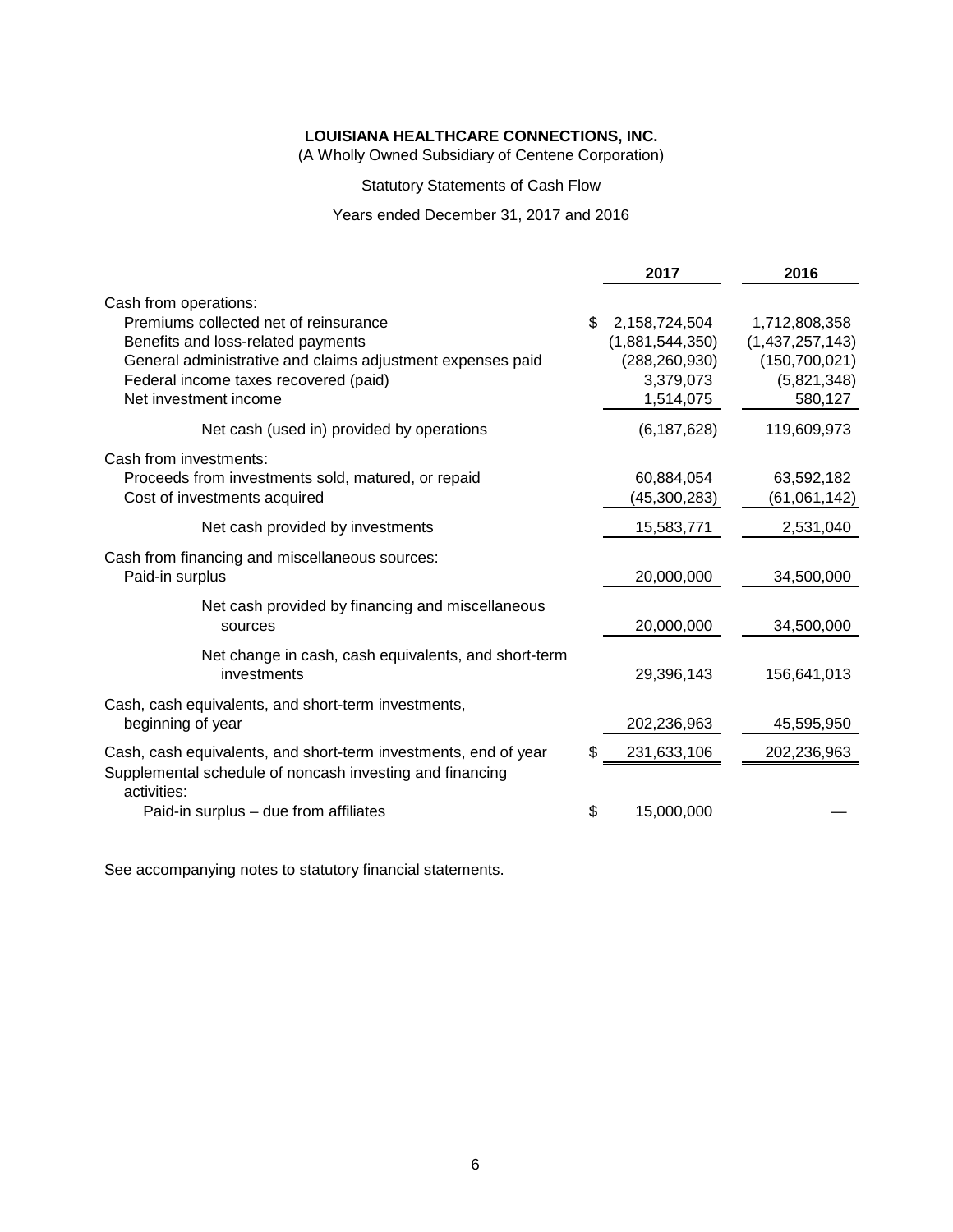(A Wholly Owned Subsidiary of Centene Corporation)

Notes to Statutory Financial Statements

December 31, 2017 and 2016

#### **(1) Organization and Operations**

Louisiana Healthcare Connections, Inc. (the Company) is wholly owned by Healthy Louisiana Holdings, LLC (HLH). Centene Corporation (Centene) owns all of the issued and outstanding shares of the Company's stock through HLH.

The Company was incorporated in October 2009 and is organized as a network model Health Maintenance Organization (HMO). It is subject to regulation by the Louisiana Department of Insurance (LDI). The Company holds a contract with the Louisiana Department of Health and Hospitals (DHH) to provide Medicaid, State Children's Health Insurance Program and Supplemental Security Income Program (SSI) managed care services. On July 1, 2014, Community Health Solutions of America, Inc. (CHS) assigned its contract with DHH under the Bayou Health Shared Savings Program (SSP) to the Company. SSP serves a population substantially similar to the Company's original contract but on an administrative services only basis. DHH ended the SSP as of January 31, 2015. The Company's contracts with DHH account for 100% of the Company's revenue for the years ended December 31, 2017 and 2016.

## **(2) Basis of Presentation and Significant Accounting Policies**

The statutory financial statements of the Company are presented on the basis of accounting practices prescribed or permitted by LDI for determining and reporting the financial condition and the results of operations of an insurance company and for determining its solvency under Louisiana insurance law.

The State of Louisiana has adopted certain prescribed accounting policies found in the revised National Association of Insurance Commissioners' (NAIC) *Accounting Practices and Procedures Manual* (NAIC SAP), subject to any deviations prescribed or permitted by LDI (SAP). In 2017 and 2016, there were no differences between SAP and NAIC SAP that significantly impacted the Company. SAP differs in certain respects from U.S. generally accepted accounting principles (GAAP) followed by other types of enterprises in determining their financial position, results of operations, and cash flows. The most significant variances are as follows:

A. Under SAP, certain assets, designated as "nonadmitted assets" are excluded from the statutory statements of admitted assets, liabilities, and capital and surplus and are charged to unassigned deficit as follows:

|                          | 2017             | 2016       |
|--------------------------|------------------|------------|
| Goodwill                 | \$<br>71,983,350 | 85,540,039 |
| Intangible assets        | 4,617,308        | 5,893,681  |
| Healthcare receivables   | 4,173,968        | 3,579,338  |
| Prepaid expenses         | 34,000           | 40,312     |
| Total nonadmitted assets | \$<br>80,808,626 | 95,053,370 |

Under GAAP, such assets are included in the balance sheets subject to impairment and allowances.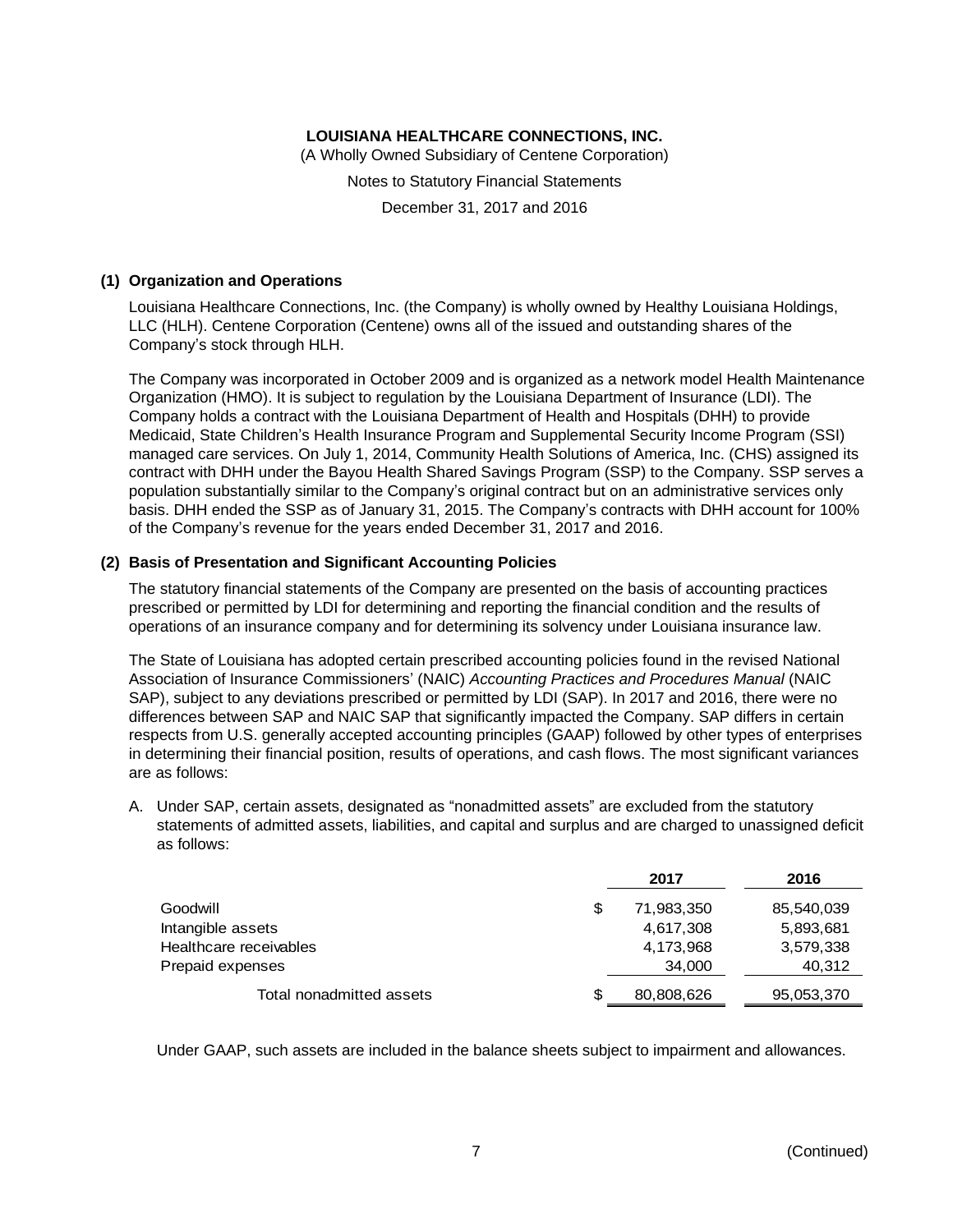# **LOUISIANA HEALTHCARE CONNECTIONS, INC.** (A Wholly Owned Subsidiary of Centene Corporation) Notes to Statutory Financial Statements December 31, 2017 and 2016

- B. The statutory financial statements reflect certain assets and liabilities net of ceded reinsurance.
- C. Under SAP, debt securities are generally carried at amortized cost. Under GAAP, debt securities are carried at amortized cost only if there is both a positive intent and ability to hold to maturity. Otherwise, they are carried at fair value with unrealized gains and losses recognized in operations or accumulated other comprehensive income according to prescribed rules.
- D. Under SAP, the statements of cash flow reconcile to changes in cash, cash equivalents, and short-term investments with original maturities of one year or less. Under GAAP, the statements of cash flow reconcile to changes in cash and cash equivalents with a remaining maturity period of three months or less. The statutory statements of cash flow are presented in a specified format, which differs from the format prescribed by GAAP.
- E. Under SAP, net deferred income tax assets are admitted following the application of certain criteria with the resulting change in admitted deferred tax asset amount being credited directly to capital and surplus. Under GAAP, deferred income tax assets and liabilities are recorded for temporary differences between the reported amounts of assets and liabilities and those in the Company's income tax return. Changes to deferred income tax assets and liabilities are recorded in current operations under GAAP and directly to surplus under SAP.
- F. Comprehensive income is not determined for statutory reporting purposes, and there is no statement reflecting accumulated other comprehensive income.

The aggregate effect of the foregoing differences between SAP and GAAP has not been determined, but is presumed to be material.

## *(a) Management's Estimates*

The preparation of statutory financial statements in conformity with the accounting practices prescribed or permitted by LDI requires management to make estimates and assumptions that affect the reported amounts of assets and liabilities and disclosure of contingent assets and liabilities at the date of the statutory financial statements and the reported amounts of revenue and expenses during the reporting period. Future events and their effects cannot be predicted with certainty; accordingly, the accounting estimates require the exercise of judgment. The accounting estimates used in the preparation of the financial statements will change as new events occur, as more experience is acquired, as additional information is obtained and as the operating environment changes. The Company evaluates and updates its assumptions and estimates on an ongoing basis and may employ outside experts to assist in the evaluation, as considered necessary. Actual results could differ from those estimates.

## *(b) Fair Value Measurements*

In the normal course of business, the Company invests in various financial assets and incurs various financial liabilities. Fair values are disclosed for all financial instruments, whether or not such values are recognized in the statutory statements of admitted assets, liabilities, and capital and surplus. Management obtains quoted market prices or other observable inputs for these disclosures. The carrying amounts reported for cash, premium and related receivables, general expenses due and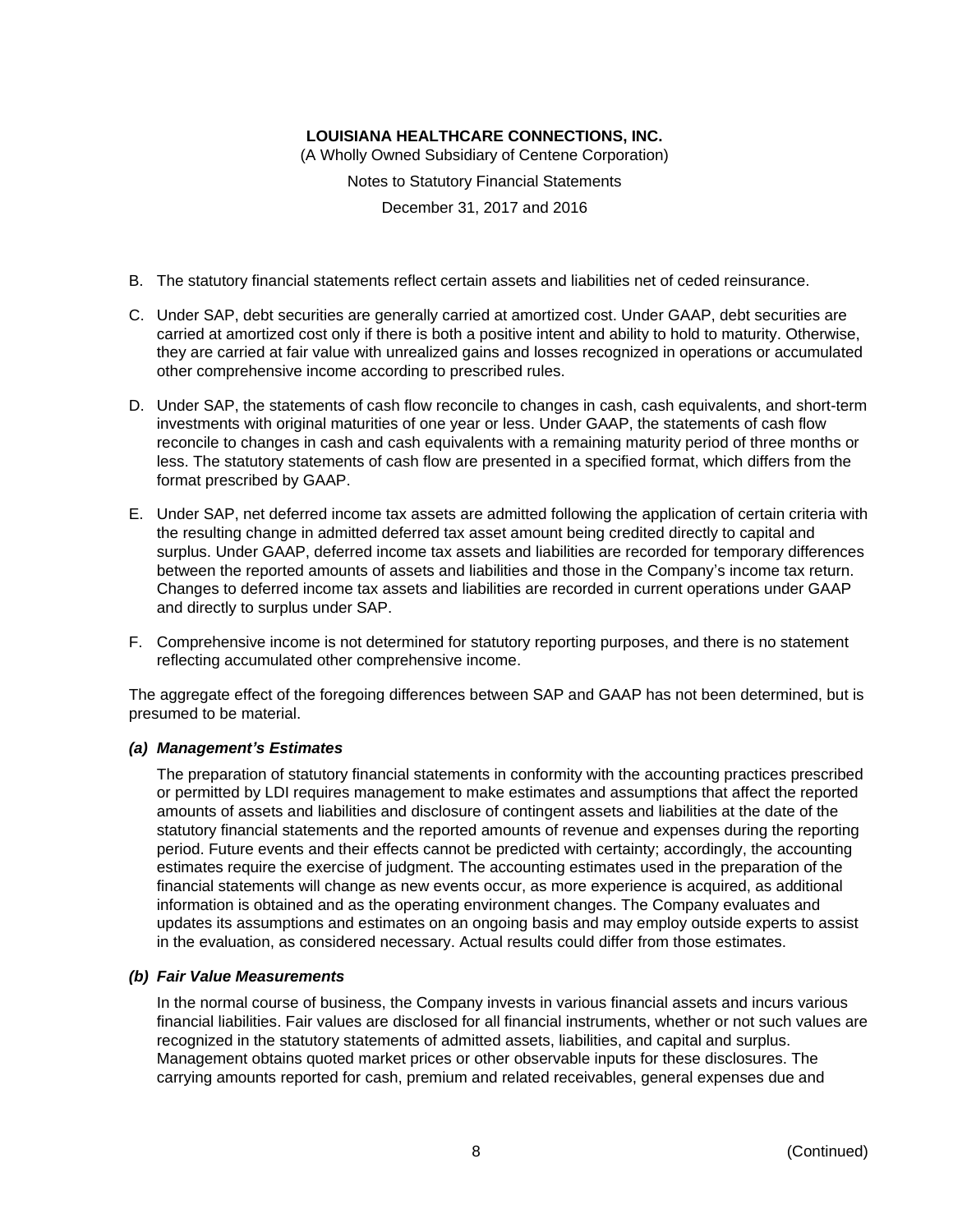# **LOUISIANA HEALTHCARE CONNECTIONS, INC.** (A Wholly Owned Subsidiary of Centene Corporation) Notes to Statutory Financial Statements December 31, 2017 and 2016

accrued, and certain other current liabilities are carried at cost, which approximates fair value because of their short-term nature.

#### *(c) Bonds*

Bonds are valued as prescribed by the NAIC and are generally carried at amortized cost with the accretion of discounts and amortization of premiums being computed under the scientific method. Realized gains and losses are calculated using the specific-identification method. Asset-backed securities are revalued using currently estimated cash flows and prepayment assumptions. A prospective adjustment methodology is used for all asset-backed securities.

The Company evaluates all of its bonds for impairment based on current market prices, economic conditions, and the financial condition of the issuer. Investments that have declines in NAIC market value below cost, which are judged to be other than temporary, are written down to estimated NAIC market value. Factors considered in evaluating whether a decline in value is other than temporary include: (1) whether the decline is substantial, (2) the Company's ability and intent to retain the investment for a period of time sufficient to allow for an anticipated recovery in value, (3) the duration and extent to which the fair value has been less than cost, and (4) the financial condition and near-term prospects of the issuer in relation to the anticipated recovery period. There were no charges recorded in 2017 and 2016 related to other-than-temporary impairments.

Investment securities are exposed to various risks, such as interest rate risk, market risk, and credit risk. Due to the level of risk associated with certain investment securities and the level of uncertainty related to changes in the value of investment securities, it is at least reasonably possible that changes in risks in the near term would materially affect the amounts reported in the statutory statements of admitted assets, liabilities, and capital and surplus or the statutory statements of revenue and expenses.

#### *(d) Cash, Cash Equivalents, and Short-Term Investments*

Cash, cash equivalents, and short-term investments consist of cash on deposit and investments with an original maturity, upon acquisition, of less than one year.

## *(e) Restricted Assets*

Under the LDI regulations, the Company is required to maintain certain insolvency deposits of not less than \$1,000,000 in a custodial account for the protection of enrollees. The Company is entitled to receive interest income on these deposits. At December 31, 2017 and 2016, assets in the amount of \$1,000,000 were on deposit with government authorities or trustees as required by law and are invested in certificates of deposit and presented within cash, cash equivalents, and short-term investments.

#### *(f) Investment Income Due and Accrued*

The Company recognizes investment income when earned. Investment income due and accrued is recorded for investment income earned as of the reporting date but collected in a subsequent period. The Company performs an evaluation of these receivables to determine whether an impairment exists. No impairment charges were recorded during 2017 or 2016.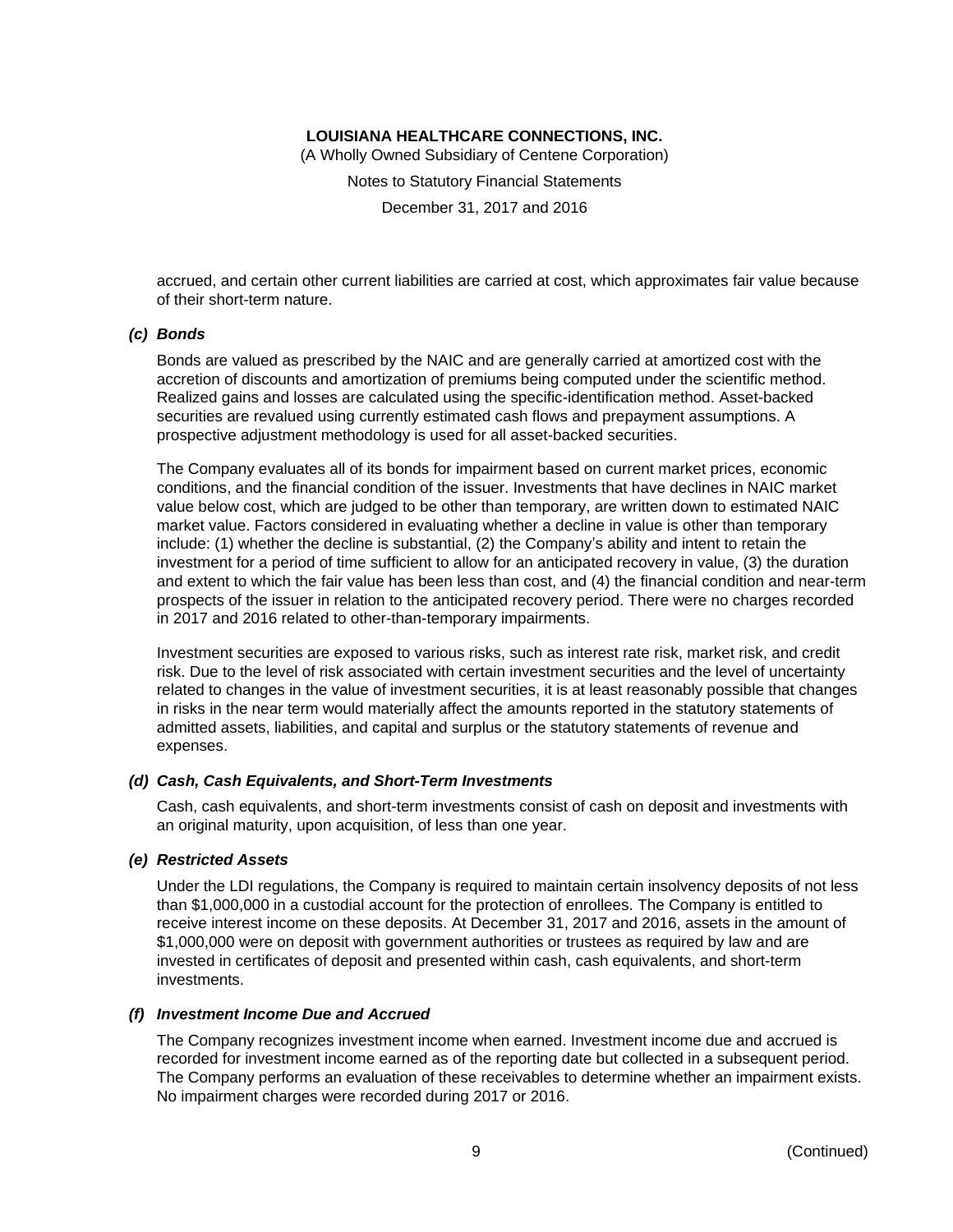(A Wholly Owned Subsidiary of Centene Corporation)

Notes to Statutory Financial Statements

December 31, 2017 and 2016

#### *(g) Premium Income and Related Receivables*

Premium income is recognized in the period in which members are entitled to receive covered services. Premiums due to the Company are recorded as premium receivables and are recorded net of an allowance based on historical trends and management's judgment on the collectability of these accounts. In addition to a monthly capitation payment, the Company also receives payments for childbirths. These payments are recognized as revenue based on the date of the delivery.

During 2017 and 2016, the Company earned premium revenue net of ceded reinsurance premiums of \$2,103,485,141 and \$1,740,298,030, respectively, under a contract with DHH. The current contract with DHH runs through January 31, 2018 and can be extended up to 24 months. The contract consolidated at-risk membership with the SSP membership under an at-risk model. Substantially all premiums are based on a fixed amount per eligible enrolled member per month.

Premiums receivable consist of amounts due from DHH. Amounts receivable under government-insured plans, including amounts over 90 days due that qualify as accident and health contracts are admitted assets under SAP. Amounts receivable under government-insured plans include, but are not limited to, receivables under Medicare, Medicaid, and similarly funded government insured plans. The Company had \$0 and \$3,881,054 in premiums receivable greater than 90 days as of December 31, 2017 and 2016, respectively.

#### *(h) Reinsurance*

The Company limits its risk of certain catastrophic losses by maintaining reinsurance coverage. Premium income is recorded net of ceded reinsurance premiums. Total medical and hospital expenses are recorded net of reinsurance recoveries. The Company is liable in the event its reinsurer is unable to meet its obligations.

The Company recognizes receivables for reinsurance recoveries on paid losses that remain outstanding as of period-end.

#### *(i) Receivable (Payable) on Uninsured Plans*

Under the Company's SSP contract with DHH, an incentive payment is due to the Company for the difference between medical expense savings achieved under the contract and benchmarks set by DHH. Amounts become due following sufficient run-out of claims experience and a reconciliation process. The receivable is estimated in the interim using an actuarial model. Of the total receivable, 50% is reserved to be paid to providers under the contract. The Company had no receivables on uninsured plans greater than 90 days as of December 31, 2016. The Company received final payment and distributed the provider portion in 2017.

#### *(j) Income Taxes*

Deferred tax assets and liabilities are recorded for the future tax consequences attributable to differences between the statutory financial statement carrying amounts of existing assets and liabilities and their respective tax bases. Deferred tax assets and liabilities are measured using enacted tax rates expected to apply to taxable income in the years in which those temporary differences are expected to be recovered or settled.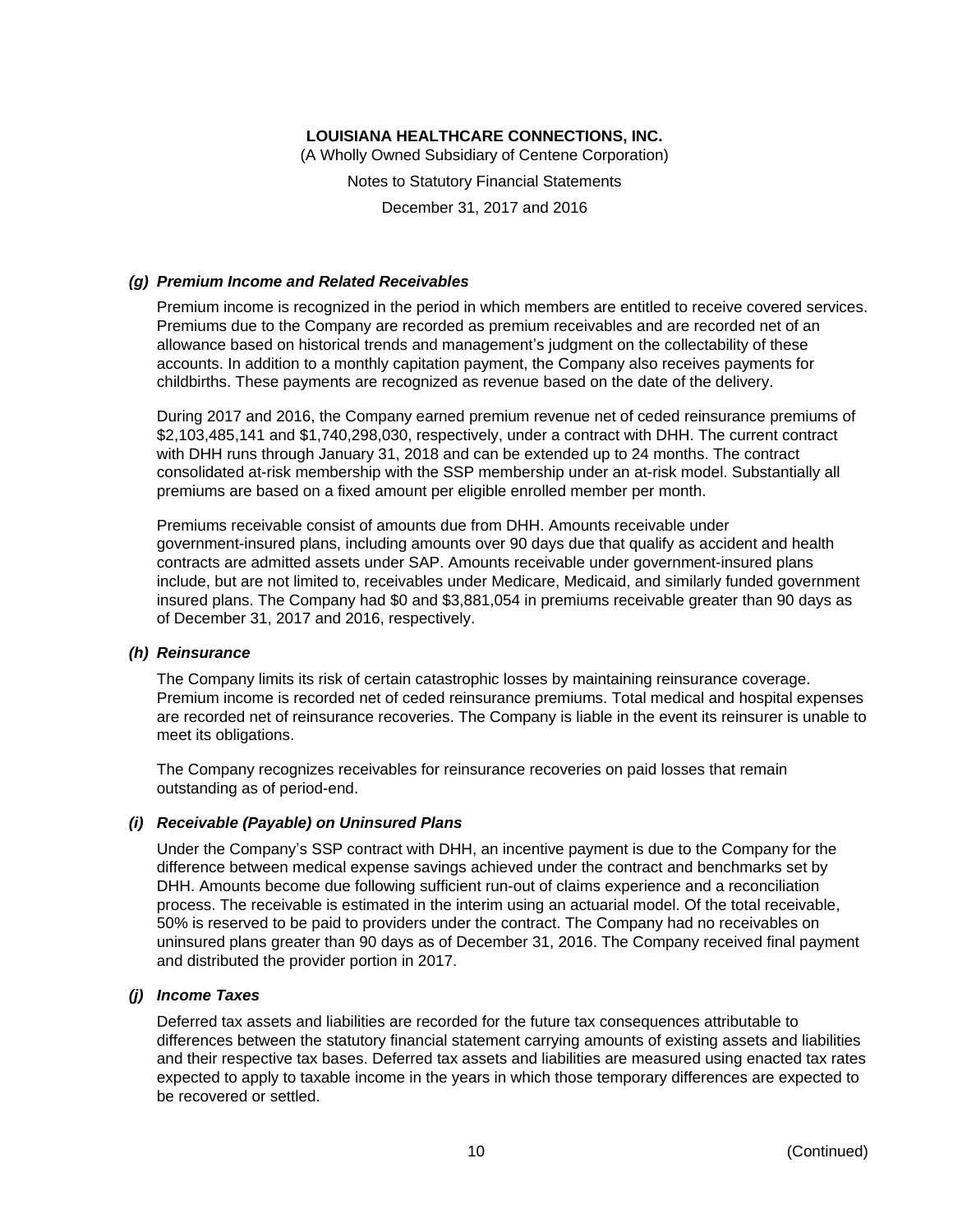(A Wholly Owned Subsidiary of Centene Corporation)

Notes to Statutory Financial Statements December 31, 2017 and 2016

Valuation allowances are provided when it is considered more likely than not that deferred tax assets will not be realized. In determining if a deductible temporary difference or net operating loss can be realized, the Company considers future reversals of existing taxable differences, future taxable income, taxable income in prior carryback periods and tax planning strategies.

For the years ended December 31, 2017 and 2016, the Company filed a consolidated federal income tax return with Centene and its other subsidiaries. In accordance with the group's tax allocation agreement, the subsidiaries reimburse or recover from Centene their portion of the income taxes as calculated on a separate company basis.

#### *(k) Healthcare Receivables*

Healthcare receivables consist primarily of pharmaceutical rebate receivables. The Company records pharmaceutical rebate receivables based on actual utilization and estimated rebate rates and admits those receivables recorded during the three months immediately preceding the reporting date.

## *(l) Goodwill*

The Company purchased all assets from CHS related to Bayou Health, including, but not limited to, their SSP contract effective July 1, 2014. This transaction gave the Company the right to provide administrative services to approximately 210,000 Bayou Health members. Investment in the transaction was recorded using the statutory purchase method.

Statements of Statutory Accounting Principles (SSAP) No. 68, *Business Combinations and Goodwill*, states that positive goodwill is limited to 10% of the acquiring entity's capital and surplus as required to be shown on the statutory statements of admitted assets, liabilities, and capital and surplus of the reporting entity for its most recently filed statement excluding any net positive goodwill, EDP equipment and operating system software, and net deferred tax assets. Accordingly, the Company admitted goodwill related to the acquisition in the amount of \$9,031,699 and \$7,938,864 as of December 31, 2017 and 2016, respectively. Amortization expense was \$12,463,854 for the years ended December 31, 2017 and 2016.

#### *(m) Claims Payable and Unpaid Claims Adjustment Expenses*

Claims payable includes claims reported but not yet paid, or inventory, and estimates for claims incurred but not reported, or IBNR. Unpaid claims adjustment expenses include estimates for the costs necessary to process unpaid claims. The Company estimates its medical claims liability using actuarial methods that are commonly used by health insurance actuaries and meet Actuarial Standards of Practice. These actuarial methods consider factors such as historical data for payment patterns, cost trends, product mix, seasonality, utilization of healthcare services, and other relevant factors.

Actuarial Standards of Practice generally require that claims payable estimates be adequate to cover obligations under moderately adverse conditions. Moderately adverse conditions are situations in which the actual claims are expected to be higher than the otherwise estimated value of such claims at the time of estimate. In many situations, the claims amounts ultimately settled will be different than the estimate that satisfies the Actuarial Standards of Practice. The Company includes in its IBNR an estimate for claims payable under moderately adverse conditions, which represents the risk of adverse deviation of the estimates in its actuarial method of reserving.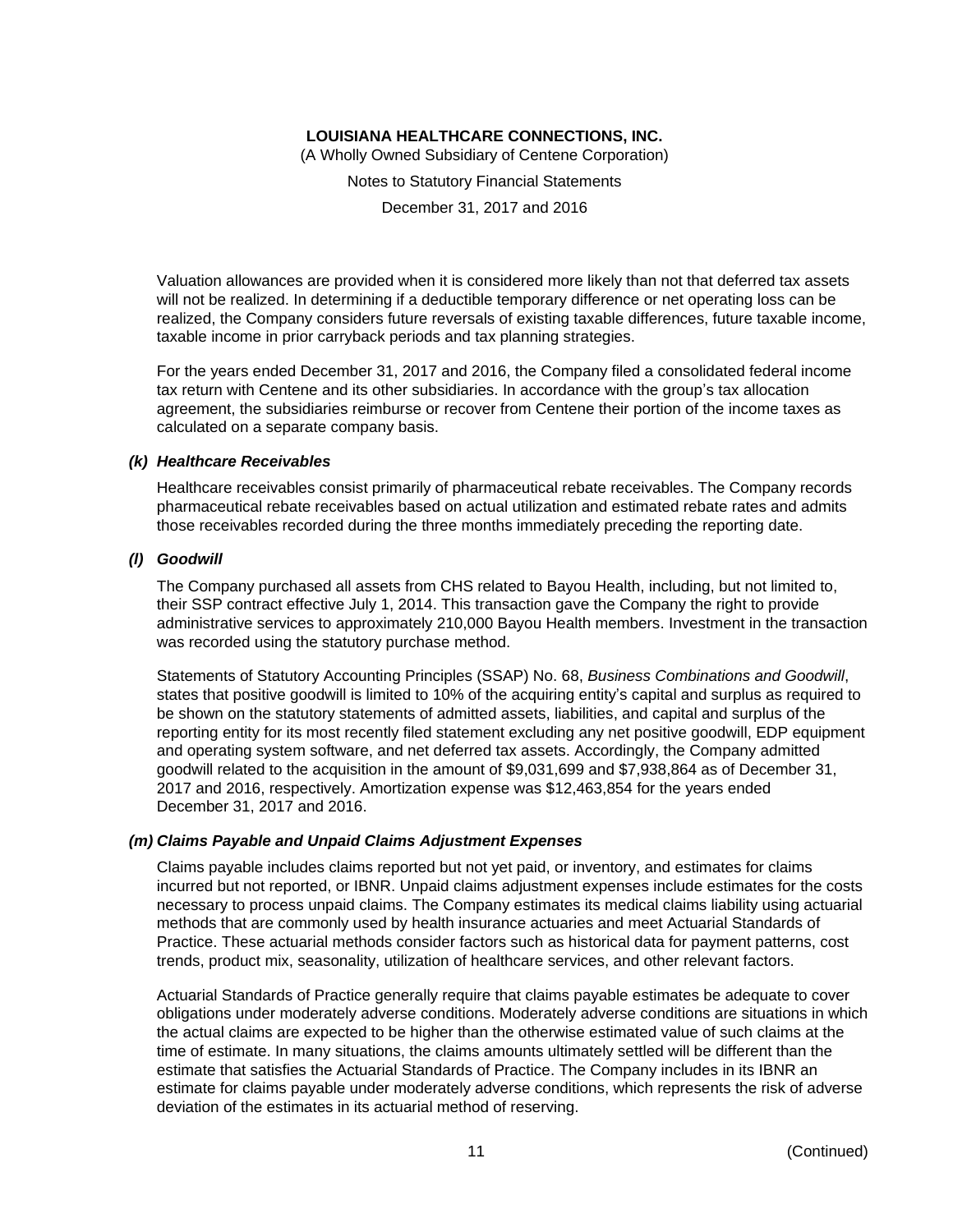## **LOUISIANA HEALTHCARE CONNECTIONS, INC.** (A Wholly Owned Subsidiary of Centene Corporation)

Notes to Statutory Financial Statements December 31, 2017 and 2016

The Company uses its judgment to determine the assumptions to be used in the calculation of the required estimates. The assumptions it considers when estimating IBNR include, without limitation, claims receipt and payment experience (and variations in that experience), changes in membership, provider billing practices, healthcare service utilization trends, cost trends, product mix, seasonality, prior authorization of medical services, benefit changes, known outbreaks of disease or increased incidence of illness such as influenza, provider contract changes, changes to fee schedules, and the incidence of high dollar or catastrophic claims.

The Company's development of the medical claims liability estimate is a continuous process, which it monitors and refines on a monthly basis as additional claims receipts and payment information becomes available. As more complete claim information becomes available, the Company adjusts the amount of the estimates and includes the changes in estimates in medical costs in the period in which the changes are identified. In every reporting period, the operating results include the effects of more completely developed medical claims liability estimates associated with previously reported periods. The Company consistently applies its reserving methodology from period to period. As additional information becomes known, it adjusts the actuarial model accordingly to establish medical claims liability estimates. Management believes the amount of medical claims payable is reasonable and adequate to cover the Company's liability for unpaid claims as of December 31, 2017 and 2016; however, actual claim payments may differ from established estimates.

#### *(n) Accrued Medical Incentive Pool and Bonus Amounts*

The Company participates in a physician incentive plan with certain contracted primary care providers. This plan is designed to encourage the delivery of quality care to members.

#### *(o) General Expenses Due and Accrued*

The Company records general expenses due or accrued for those direct costs associated with operations incurred as of the reporting date but paid in a subsequent period.

#### *(p) Premium Taxes Accrued*

During 2017 and 2016, the Company incurred a premium tax equal to 5.5% of premium revenue. The Company records premium tax revenue and expense within premium income and general administrative expenses, respectively. During 2017 and 2016, the Company recorded premium tax income and expense of \$115,703,851 and \$94,342,497, respectively.

#### *(q) Hospital Assessment Payable*

Hospital assessment payables consist of amounts payable to hospitals to compensate them for serving Medicaid members. These amounts are a component of the premium revenue earned under the Company's at-risk contract with DHH and are made on a pass-through basis. The Company records hospital assessment revenue and expense within premium income and aggregate write-ins for other hospital and medical, respectively.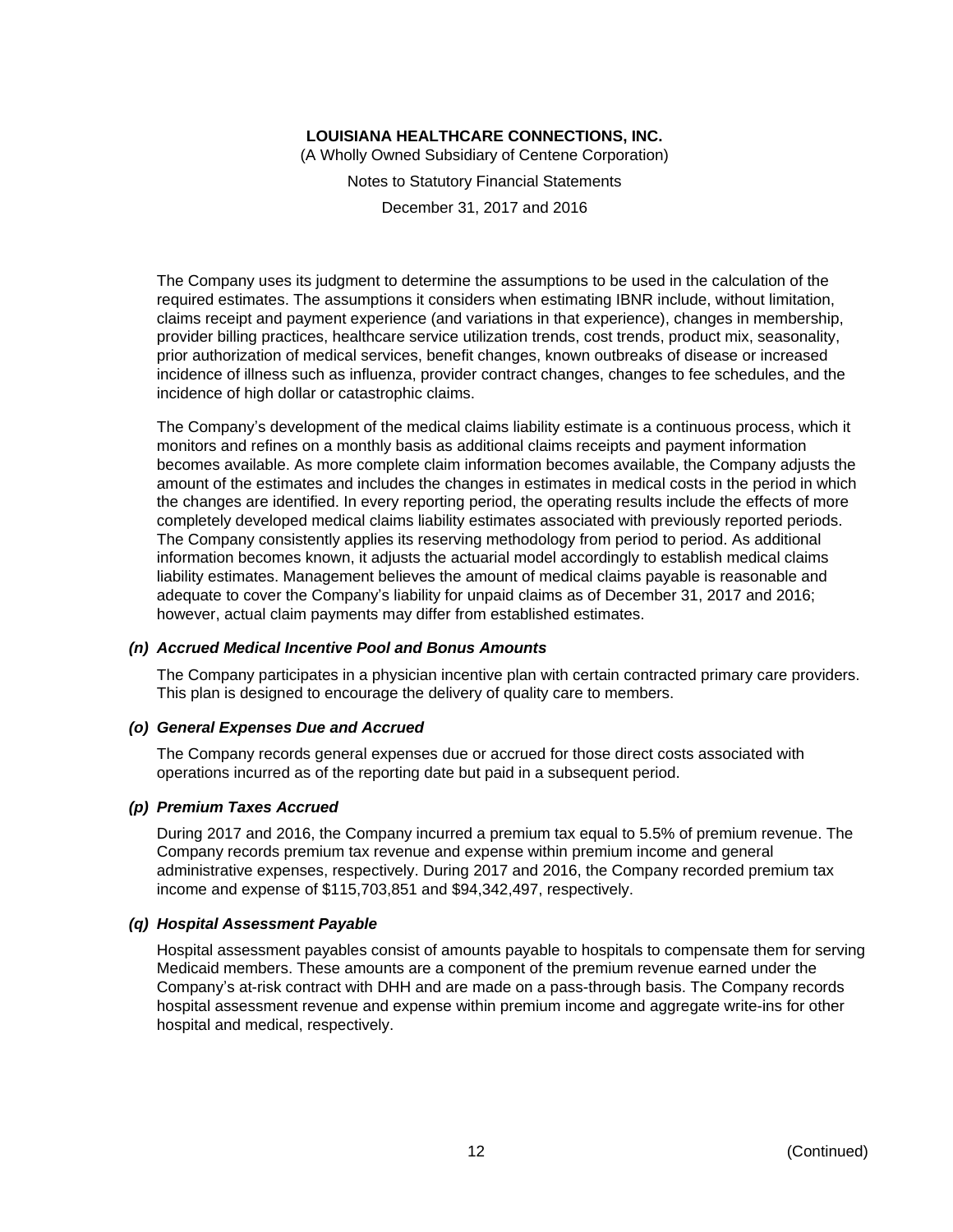(A Wholly Owned Subsidiary of Centene Corporation)

Notes to Statutory Financial Statements

December 31, 2017 and 2016

#### *(r) Medical and Hospital Expenses*

The Company contracts with various healthcare providers for the provision of certain related medical care to its members. Medical claims are submitted by providers and processed in accordance with the terms of the contract. Additionally, the Company compensates some providers on a capitation basis. The amount of the capitation payments and the frequency of the distributions to the provider are based on contractual arrangements.

The cost of other healthcare services provided or contracted for is accrued in the period in which it is provided to a member based in part on estimates, including an accrual for medical services provided but not reported.

## *(s) General Administrative Expenses*

The Company has a management services agreement with Centene Management Company, LLC (CMC). Under the agreement, the Company pays CMC a fee based on a percentage of its net monthly revenue, for which CMC provides the services necessary to manage the business operations of the Company and assumes responsibility for all associated costs. CMC assumes responsibility for program planning and development, management information systems, financial systems and services, facilities arrangement, claims administration, provider and enrollee services and records, case management, care coordination, utilization and peer review, and quality assurance/quality improvement. In addition, under the agreement, the Company pays other direct costs associated with the business not covered by the management services agreement.

Administrative fees and related reimbursements from the ASO contract have been deducted from general administrative expenses in accordance with SSAP No. 47, *Uninsured Plans*.

#### *(t) Dividend Restrictions*

The amount of dividends that can be paid by the Company to its shareholder is limited by statute and subject to prior approval from the Commissioner of the LDI. All dividends must be paid from surplus that is fully paid in cash, unimpaired, and beyond the minimum surplus required and all other liabilities equal to 15% of its capital stock; this restriction does not apply to an issuer when its paid-in capital and surplus exceeds the minimum required by 100%. No dividends were declared or paid by the Company during the year ended December 31, 2017 or 2016.

#### *(u) Return of Premium Payable*

The Company's agreement with DHH contains a profit risk corridor provision, whereby a portion of the premiums paid to the Company may be refunded. The Company estimates the return of premium payable based upon actual profits compared to the corridor established by DHH. The estimates made throughout the reporting period are reported as changes in premiums. At December 31, 2017 and 2016, the Company recorded liabilities of \$87,300,000 and \$34,000,000, respectively.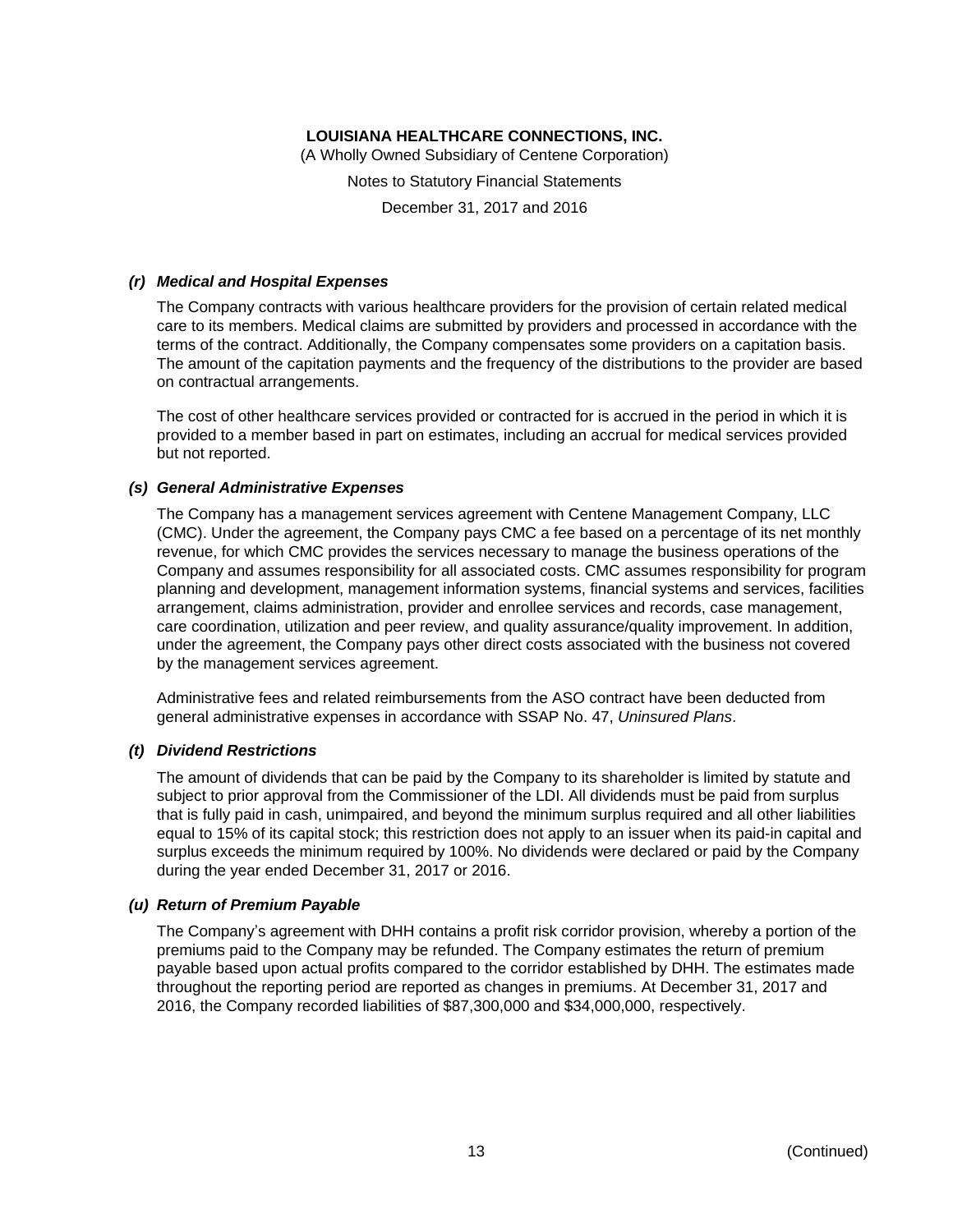(A Wholly Owned Subsidiary of Centene Corporation)

Notes to Statutory Financial Statements

December 31, 2017 and 2016

## **(3) Bonds**

The amortized cost and estimated statutory fair values of investments in bonds at December 31, 2017 and 2016 are as follows:

|                                                   | <b>December 31, 2017</b> |                                     |                                      |                                   |  |  |  |
|---------------------------------------------------|--------------------------|-------------------------------------|--------------------------------------|-----------------------------------|--|--|--|
|                                                   | Amortized<br>cost        | <b>Gross</b><br>unrealized<br>gains | <b>Gross</b><br>unrealized<br>losses | <b>Statutory</b><br>fair<br>value |  |  |  |
| Industrial and miscellaneous \$                   | 19,707,374               | 91.411                              | 28,384                               | 19,770,401                        |  |  |  |
| Mortgage-backed securities<br>Special revenue and | 1,470,838                | 183                                 | 2,677                                | 1,468,344                         |  |  |  |
| assessments                                       | 1,880,288                |                                     | 5,987                                | 1,874,301                         |  |  |  |
| U.S. government obligations                       | 1,337,989                | 33,786                              |                                      | 1,371,775                         |  |  |  |
| Total                                             | 24,396,489               | 125,380                             | 37,048                               | 24,484,821                        |  |  |  |

|                                    | December 31, 2016 |                                     |                                      |                                   |  |  |  |  |
|------------------------------------|-------------------|-------------------------------------|--------------------------------------|-----------------------------------|--|--|--|--|
|                                    | Amortized<br>cost | <b>Gross</b><br>unrealized<br>gains | <b>Gross</b><br>unrealized<br>losses | <b>Statutory</b><br>fair<br>value |  |  |  |  |
| Special revenue and<br>assessments | 40,000,000        |                                     |                                      | 40,000,000                        |  |  |  |  |
| Total                              | 40,000,000        |                                     |                                      | 40,000,000                        |  |  |  |  |

The above tables exclude bonds classified as cash, cash equivalents, and short-term investments of \$0 at December 31, 2017 and 2016.

The fair values of the Company's bonds are evaluated based on NAIC designations set forth by the Securities Valuation Office (SVO). The SVO does not provide fair values for certain of the Company's bonds. As such, the Company utilizes independent pricing services to estimate fair market value for bonds, which are not actively traded on the measurement date or for which the SVO does not provide fair market values.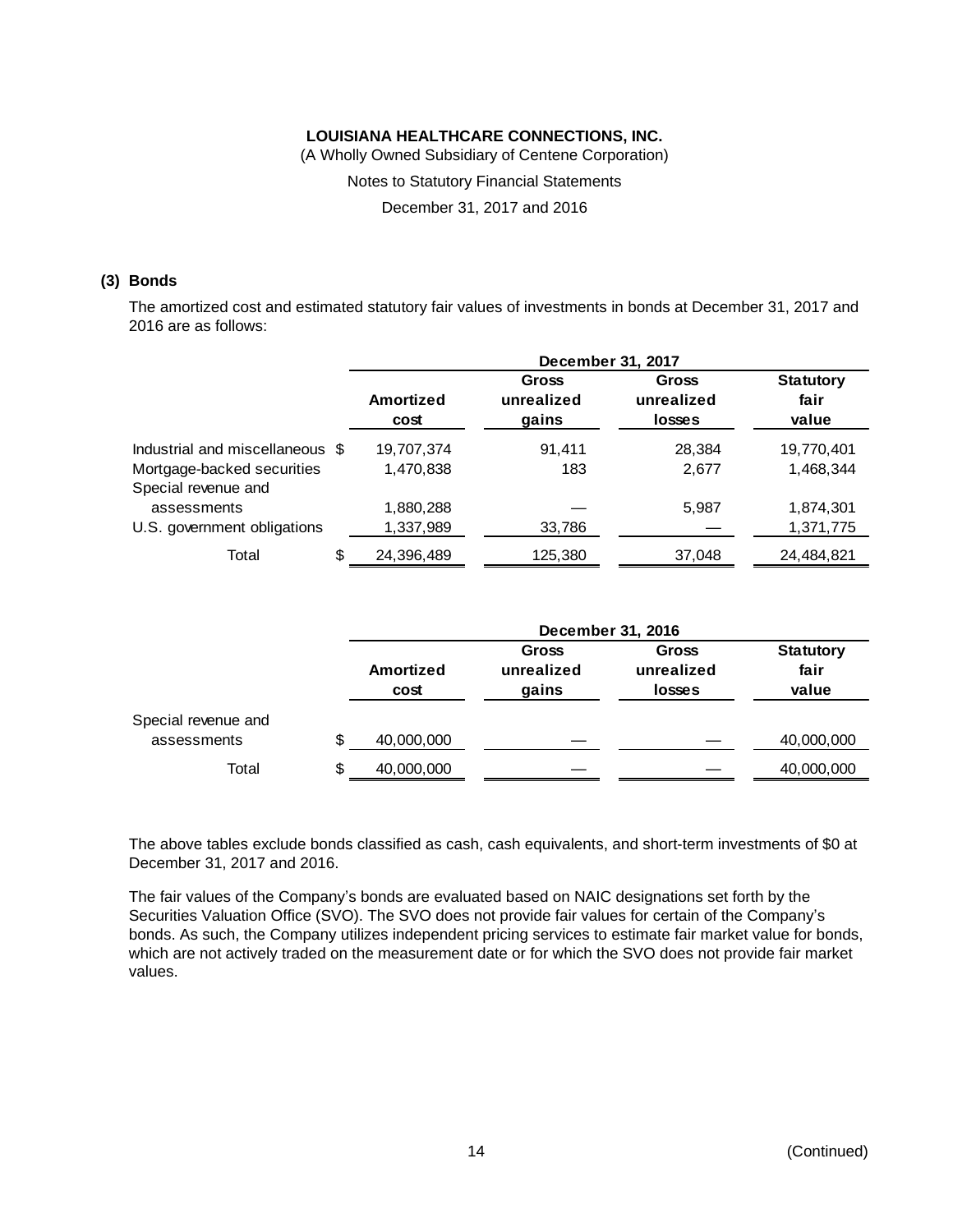(A Wholly Owned Subsidiary of Centene Corporation)

Notes to Statutory Financial Statements

December 31, 2017 and 2016

The following tables illustrate the gross unrealized losses included in the Company's investment portfolio aggregated by investment category. The tables also illustrate the length of time the securities have been in an unrealized loss position as of December 31, 2017 and 2016:

|                                                   |  | December 31, 2017 |                                 |        |                                    |                                |                   |  |  |  |  |
|---------------------------------------------------|--|-------------------|---------------------------------|--------|------------------------------------|--------------------------------|-------------------|--|--|--|--|
|                                                   |  |                   | Decline for less than 12 months |        | Decline for greater than 12 months |                                |                   |  |  |  |  |
|                                                   |  | Amortized<br>cost | <b>Statutory</b><br>fair value  |        | Amortized<br>cost                  | <b>Statutory</b><br>fair value | <b>Difference</b> |  |  |  |  |
| Industrial and miscellaneous \$                   |  | 10,475,015        | 10.446.631                      | 28.384 |                                    |                                |                   |  |  |  |  |
| Mortgage-backed securities<br>Special revenue and |  | 1,235,838         | 1,233,161                       | 2,677  |                                    |                                |                   |  |  |  |  |
| assessments                                       |  | 880.288           | 874.301                         | 5.987  |                                    |                                |                   |  |  |  |  |
| U.S. government obligations                       |  |                   |                                 |        |                                    |                                |                   |  |  |  |  |
| Total                                             |  | 12,591,141        | 12,554,093                      | 37.048 |                                    |                                |                   |  |  |  |  |

|                                | December 31, 2016 |                                 |                   |                                    |                                |                   |  |  |  |  |
|--------------------------------|-------------------|---------------------------------|-------------------|------------------------------------|--------------------------------|-------------------|--|--|--|--|
|                                |                   | Decline for less than 12 months |                   | Decline for greater than 12 months |                                |                   |  |  |  |  |
|                                | Amortized<br>cost | <b>Statutory</b><br>fair value  | <b>Difference</b> | Amortized<br>cost                  | <b>Statutory</b><br>fair value | <b>Difference</b> |  |  |  |  |
| U.S. revenue and<br>assessment |                   |                                 |                   |                                    |                                |                   |  |  |  |  |
| Total                          |                   |                                 |                   |                                    |                                |                   |  |  |  |  |

The Company viewed the decrease in value of all of the securities with unrealized capital losses at December 31, 2017 as temporary. As such, no impairment of these securities was recorded as of December 31, 2017, or during the year then ended.

The amortized cost and statutory fair value of debt securities at December 31, 2017, by contractual maturity, are shown below. Actual maturities may differ due to call or prepayment options.

|                                        |    | <b>Amortized</b><br>cost | <b>Statutory</b><br>fair value |
|----------------------------------------|----|--------------------------|--------------------------------|
| Due one year or less                   | \$ | 2,014,262                | 2,011,773                      |
| Due after one year through five years  |    | 10,457,594               | 10,455,836                     |
| Due after five years through ten years |    | 7,983,421                | 8,076,232                      |
| Due after ten years or more            |    | 3,941,212                | 3,940,980                      |
| Total                                  | S  | 24,396,489               | 24,484,821                     |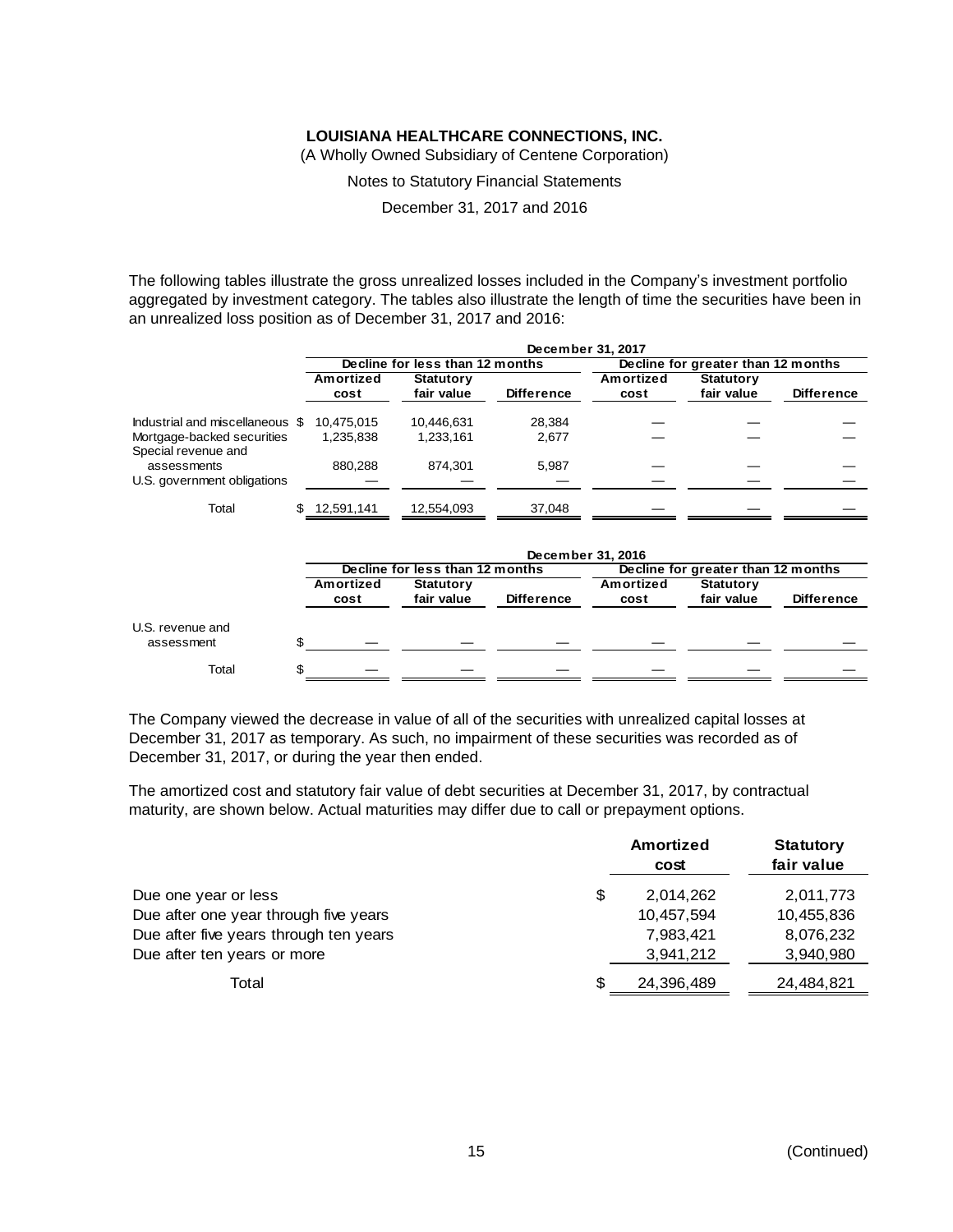(A Wholly Owned Subsidiary of Centene Corporation)

Notes to Statutory Financial Statements

December 31, 2017 and 2016

Proceeds from sales of investments in debt securities during 2017 and 2016 were \$40,417,369 and \$60,647,182, respectively. Proceeds from maturities, repayments and other disposals of investments in debt securities during 2017 and 2016 were \$20,466,685 and \$2,945,000, respectively. Gross realized losses for the years ended December 31, 2017 and 2016 were \$4 and \$22,163, respectively. Gross realized gains for the years ended December 31, 2017 and 2016 were \$1,504 and \$378,768, respectively.

Net investment income for the years ended December 31, 2017 and 2016 was as follows:

| 2017          | 2016      |
|---------------|-----------|
|               |           |
| \$<br>510,723 | 294,238   |
| 1,178,699     | 215,483   |
| (44, 013)     | (23, 888) |
| 1,645,409     | 485,833   |
|               |           |

#### **(4) Reinsurance**

During 2017, the Company obtained reinsurance coverage from an unaffiliated insurance entity equal to 90% of hospital inpatient services in excess of \$1,250,000 per covered person per agreement term to a \$3,000,000 maximum per member per agreement term. During 2016, the Company obtained reinsurance coverage from an affiliated insurance entity equal to 90% of hospital inpatient services in excess of \$200,000 per covered person per agreement term to a \$4,600,000 maximum per member per agreement term. Reimbursement for services provided at hospitals is subject to coinsurance provisions. Eligible hospital expenses are limited to an average daily maximum of \$15,000 in 2017 and 2016.

The loss reinsurance agreement also provides for certain coverage in the event of the insolvency of the Company, as defined in the reinsurance agreement. The reinsurance company agrees to continue benefits to the Company's members who are hospitalized at the time of the insolvency until the earlier of the member's discharge from the hospital or the date the covered person becomes eligible for health insurance coverage or benefit under another group or blanket policy or plan or any federal, state, or local governmental plan or program. The reinsurance company will also continue benefits for any member for medical services incurred after the date of insolvency provided that premium was received. Coverage for such medical services will continue 30 days after the Company becomes insolvent. The reinsurance company's aggregate maximum liability under this provision of the reinsurance agreement will not exceed \$3,000,000 and \$4,600,000 in either 2017 or 2016, respectively.

Under these agreements, the Company recorded ceded premiums of \$221,242 and \$10,067,253 for the years ended December 31, 2017 and 2016 and ceded reinsurance premiums payable of \$0 and \$1,046,285, respectively. The Company recorded reinsurance recoveries of \$8,086 and \$5,908,809 for the years ended December 31, 2017 and 2016 and reinsurance receivables of \$672,044 and \$193,717, respectively.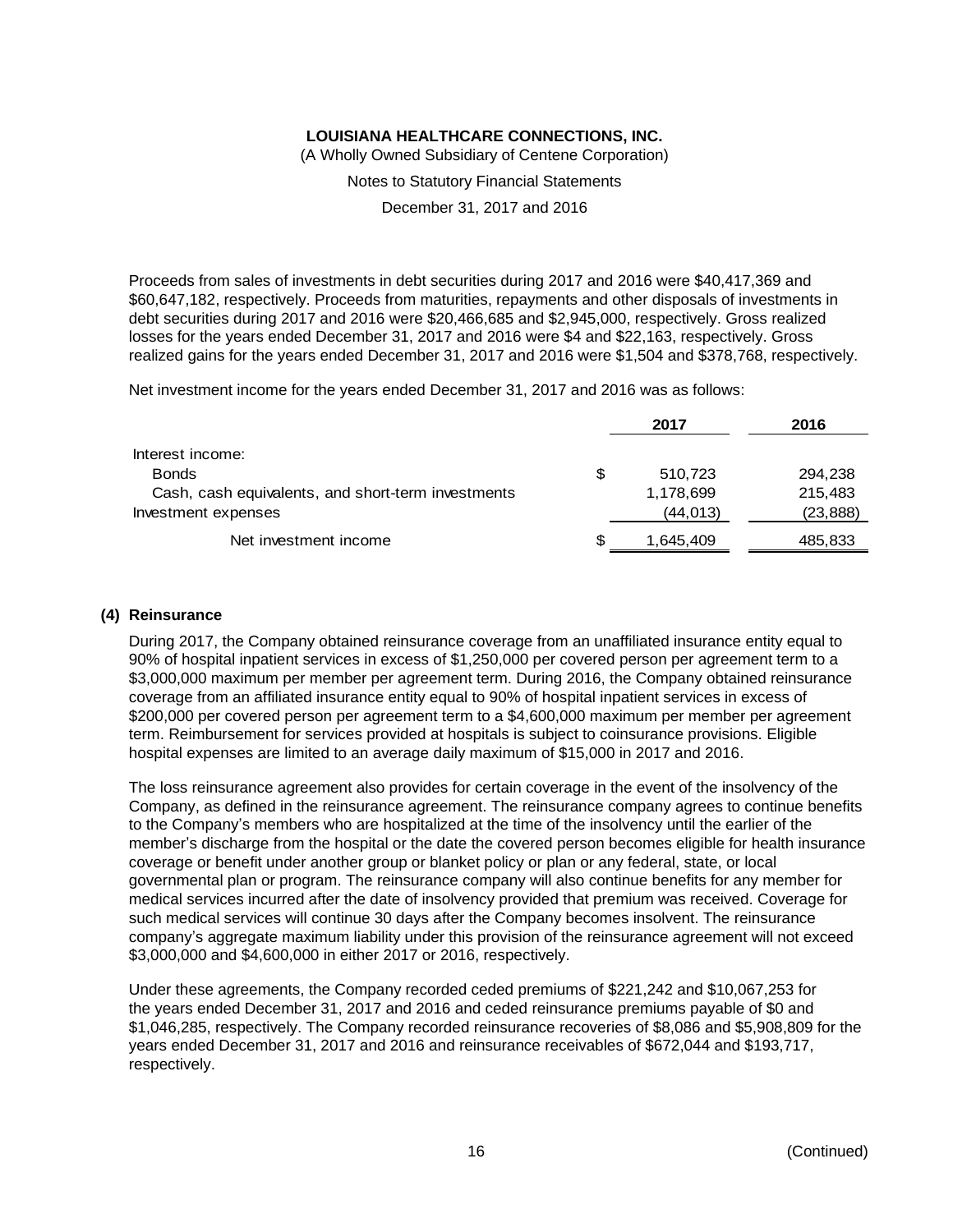(A Wholly Owned Subsidiary of Centene Corporation)

#### Notes to Statutory Financial Statements

December 31, 2017 and 2016

## **(5) Income Taxes**

The December 31, 2017 and 2016 balances and related disclosures are calculated and presented pursuant to SSAP No. 101.

The net deferred tax asset (liability) at December 31, 2017 and 2016 is comprised of the following components:

|                                                                    |                                | 2017    |                              |                            | 2016    |                            |                              | Change  |                              |
|--------------------------------------------------------------------|--------------------------------|---------|------------------------------|----------------------------|---------|----------------------------|------------------------------|---------|------------------------------|
|                                                                    | Ordinary                       | Capital | Total                        | Ordinary                   | Capital | Total                      | Ordinary                     | Capital | Total                        |
| Total gross deferred tax assets<br>Valuation allow ance adjustment | \$19,461,629<br>(19, 106, 692) | —       | 19,461,629<br>(19, 106, 692) | 35,731,425<br>(35,066,711) |         | 35,731,425<br>(35,066,711) | (16, 269, 796)<br>15,960,019 |         | (16, 269, 796)<br>15,960,019 |
| Adjusted gross<br>deferred tax<br>assets                           | 354,937                        |         | 354,937                      | 664,714                    |         | 664,714                    | (309, 777)                   |         | (309, 777)                   |
| Total gross deferred tax liabilities                               | (15, 544)                      |         | (15, 544)                    | (99,058)                   |         | (99,058)                   | 83,514                       |         | 83,514                       |
| Net deferred tax<br>assets                                         | 339,393                        |         | 339,393                      | 565,656                    |         | 565,656                    | (226, 263)                   |         | (226, 263)                   |
| Total deferred tax assets<br>nonadmitted                           |                                |         |                              |                            |         |                            |                              |         |                              |
| Net admitted<br>deferred tax<br>assets                             | \$<br>339,393                  |         | 339,393                      | 565,656                    |         | 565,656                    | (226, 263)                   |         | (226, 263)                   |

The amount of adjusted gross deferred tax assets admitted at December 31, 2017 and 2016 is as follows:

|                                                                            |            | 2017    |            |           | 2016    |           |            | Change  |            |
|----------------------------------------------------------------------------|------------|---------|------------|-----------|---------|-----------|------------|---------|------------|
|                                                                            | Ordinary   | Capital | Total      | Ordinary  | Capital | Total     | Ordinary   | Capital | Total      |
| FIT recoverable by loss carryback \$<br>Expected to be realized (lesser of | 339.393    |         | 339,393    | 565,656   |         | 565,656   | (226, 263) |         | (226, 263) |
| $i.$ or $ii.$ )                                                            |            |         |            |           |         |           |            |         |            |
| i Expected to be realized                                                  |            |         |            |           |         |           |            |         |            |
| ii Surplus limitation                                                      | 10,009,993 |         | 10,009,993 | 8,794,676 |         | 8,794,676 | 1,215,317  |         | .215,317   |
| DTL offset                                                                 | 15,544     |         | 15,544     | 99,058    |         | 99,058    | (83, 514)  |         | (83, 514)  |
| <b>Total admitted</b>                                                      |            |         |            |           |         |           |            |         |            |
| under 11.a.-11.c.                                                          | 354,937    |         | 354,937    | 664,714   |         | 664,714   | (309, 777) |         | (309, 777) |
| Deferred tax liabilities                                                   | (15, 544)  |         | (15, 544)  | (99,058)  |         | (99,058)  | 83,514     |         | 83,514     |
| Net admitted deferred<br>tax asset/liability<br>under 11.a.-11.c.          | 339,393    |         | 339,393    | 565,656   |         | 565,656   | (226, 263) |         | (226, 263) |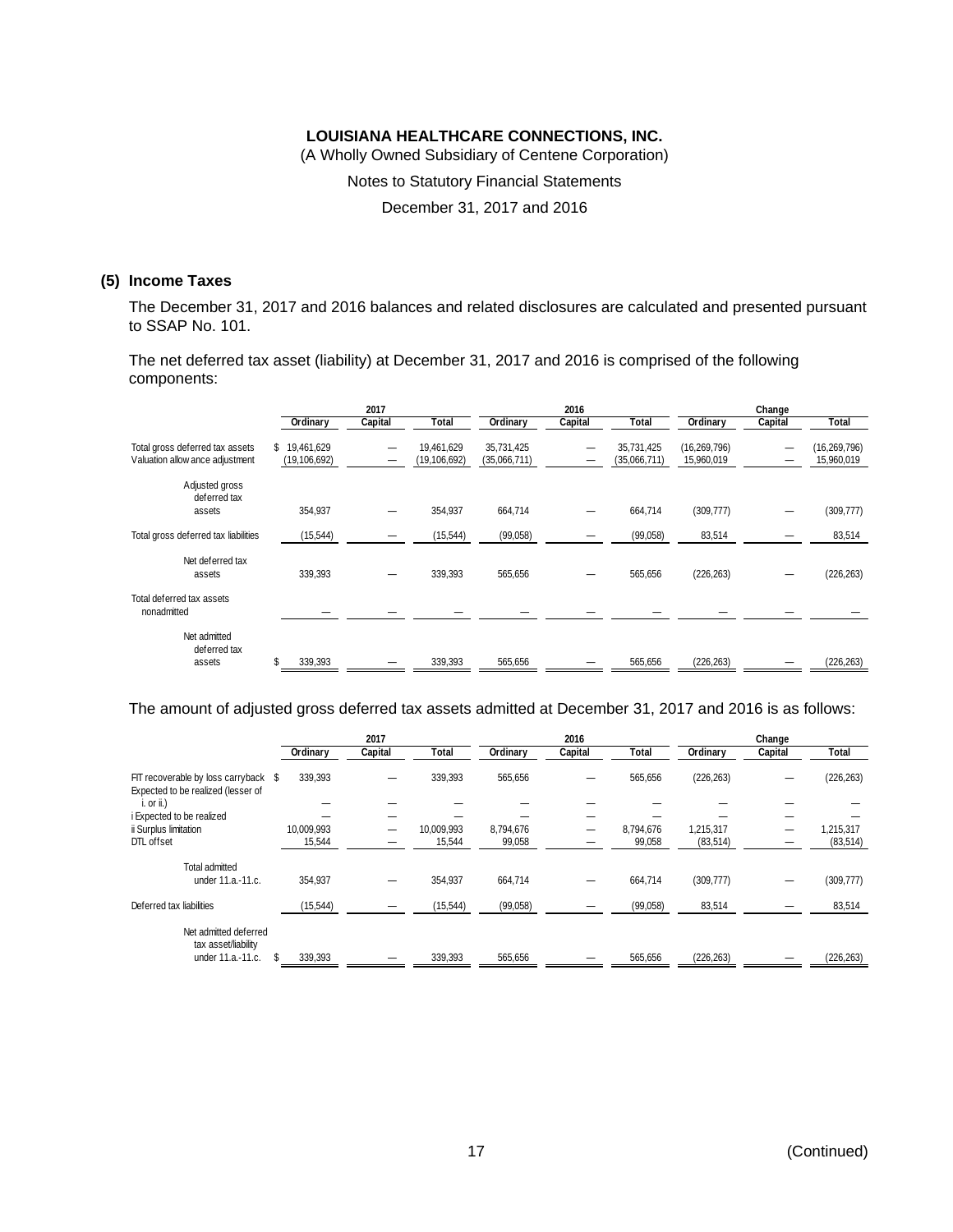(A Wholly Owned Subsidiary of Centene Corporation)

Notes to Statutory Financial Statements

December 31, 2017 and 2016

The information used in the expected to be realized calculation consists of the following:

|                                                               | 2017        | 2016       |
|---------------------------------------------------------------|-------------|------------|
| Authorized control level risk-based capital ratio without net |             |            |
| deferred tax assets                                           | 275%        | 215%       |
| Adjusted capital and surplus                                  | 100.099.926 | 87.946.761 |

Tax planning strategies have not been used to admit deferred tax assets. Deferred tax liabilities have been established for all temporary differences.

The change in deferred income taxes reported in surplus before consideration of nonadmitted assets is comprised of the following components:

|                                                                |    | 2017         | 2016         |   | Change         |
|----------------------------------------------------------------|----|--------------|--------------|---|----------------|
| Total deferred tax assets                                      | \$ | 19,461,629   | 35,731,425   |   | (16, 269, 796) |
| Total deferred tax liabilities                                 |    | (15,544)     | (99,058)     |   | 83,514         |
| Net deferred tax assets                                        |    | 19,446,085   | 35,632,367   |   | (16, 186, 282) |
| Statutory valuation allowance adjustment                       |    | (19,106,692) | (35,066,711) |   | 15,960,019     |
| Net deferred tax assets after<br>statutory valuation allowance | S  | 339,393      | 565,656      |   | (226, 263)     |
| Change in deferred income tax                                  |    |              |              | S | (226,263)      |

Current income taxes incurred consist of the following major components:

|                                      | 2017           | 2016    |
|--------------------------------------|----------------|---------|
| Current year tax expense             | (16, 741, 953) | 565,656 |
| Prior year adjustments               |                | (5,043) |
| Current income tax expense (benefit) | (16, 741, 953) | 560,613 |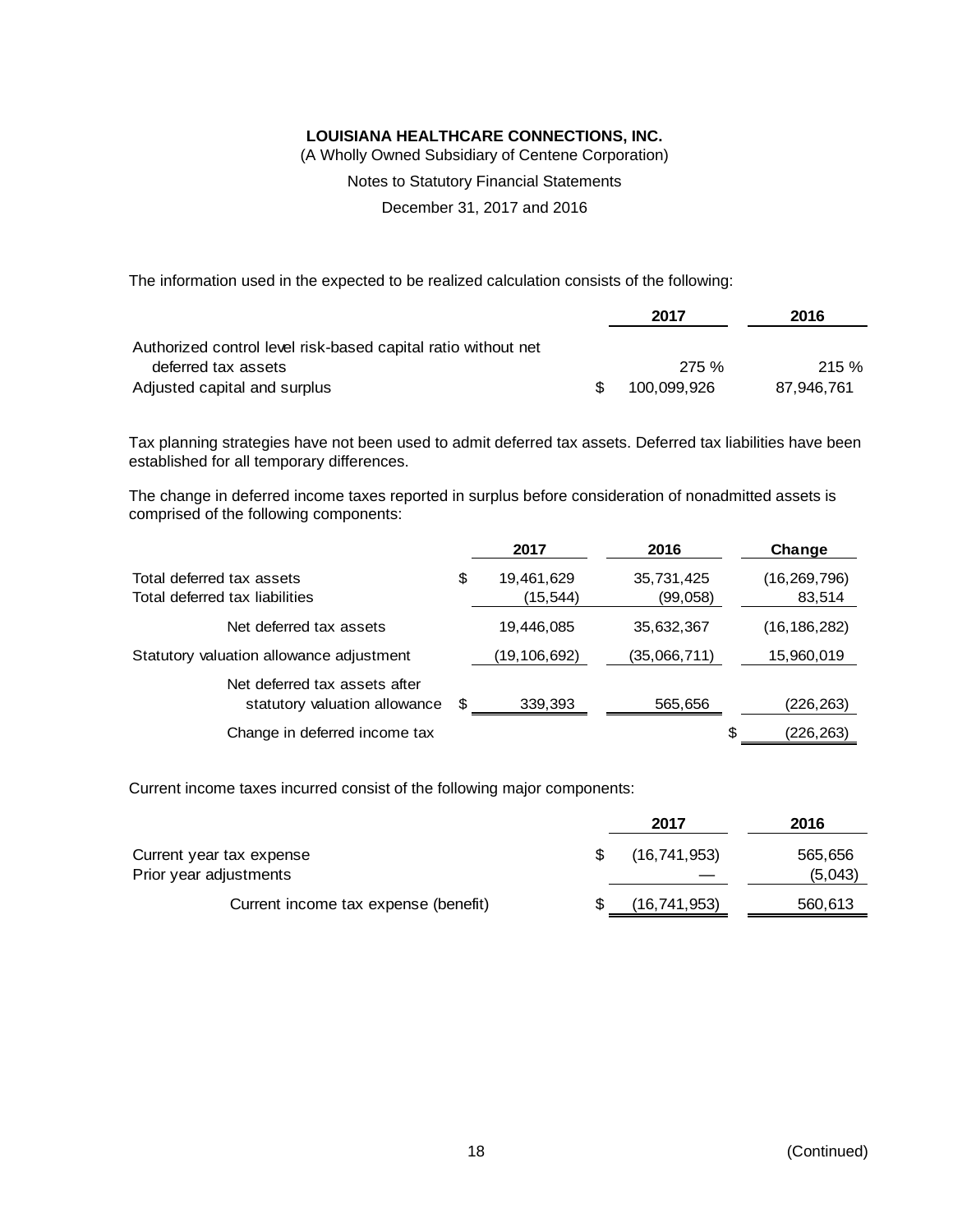(A Wholly Owned Subsidiary of Centene Corporation)

Notes to Statutory Financial Statements

December 31, 2017 and 2016

Deferred income tax assets and liabilities at December 31, 2017 and 2016 consist of the following major components:

|                                                                                                                                                         | 2017                                      |         |                                           |                                                      | 2016    |                                                      | Change                                                         |         |                                                                |
|---------------------------------------------------------------------------------------------------------------------------------------------------------|-------------------------------------------|---------|-------------------------------------------|------------------------------------------------------|---------|------------------------------------------------------|----------------------------------------------------------------|---------|----------------------------------------------------------------|
|                                                                                                                                                         | Ordinary                                  | Capital | Total                                     | Ordinary                                             | Capital | Total                                                | Ordinary                                                       | Capital | Total                                                          |
| Loss reserve discounting<br><b>Accrued liabilities</b><br>Nonadmitted assets<br>Net operating loss carryforward<br>Goodwill and intangible amortization | 622,054<br>16,969,326<br>203<br>1,870,046 |         | 622,054<br>16,969,326<br>203<br>1,870,046 | 921,489<br>368,583<br>33,267,870<br>339<br>1,173,144 |         | 921,489<br>368,583<br>33,267,870<br>339<br>1,173,144 | (299, 435)<br>(368, 583)<br>(16, 298, 544)<br>(136)<br>696,902 |         | (299, 435)<br>(368, 583)<br>(16, 298, 544)<br>(136)<br>696,902 |
| <b>Total adjusted</b><br>gross deferred<br>tax assets                                                                                                   | 19,461,629                                |         | 19,461,629                                | 35,731,425                                           |         | 35,731,425                                           | (16, 269, 796)                                                 |         | (16, 269, 796)                                                 |
| Valuation allowance adjustment                                                                                                                          | (19, 106, 692)                            |         | (19, 106, 692)                            | (35,066,711)                                         |         | (35,066,711)                                         | 15,960,019                                                     |         | 15,960,019                                                     |
| Total adjusted<br>gross deferred<br>tax assets                                                                                                          | 354,937                                   |         | 354,937                                   | 664,714                                              |         | 664,714                                              | (309, 777)                                                     |         | (309, 777)                                                     |
| Nonadmitted deferred tax assets                                                                                                                         |                                           |         |                                           |                                                      |         |                                                      |                                                                |         |                                                                |
| Admitted deferred<br>tax assets                                                                                                                         | 354,937                                   |         | 354,937                                   | 664,714                                              |         | 664,714                                              | (309, 777)                                                     |         | (309, 777)                                                     |
| Deferred tax liabilities:<br>Other liabilities<br>Prepaid expenses                                                                                      | (8,889)<br>(6,655)                        |         | (8,889)<br>(6,655)                        | (85, 758)<br>(13,300)                                |         | (85, 758)<br>(13, 300)                               | 76,869<br>6,645                                                |         | 76,869<br>6,645                                                |
| Total deferred tax<br>liabilities                                                                                                                       | (15, 544)                                 |         | (15, 544)                                 | (99,058)                                             |         | (99,058)                                             | 83,514                                                         |         | 83,514                                                         |
| Net admitted deferred<br>tax asset                                                                                                                      | 339,393                                   |         | 339,393                                   | 565,656                                              |         | 565,656                                              | (226, 263)                                                     |         | (226, 263)                                                     |

The valuation allowance adjustment to gross deferred tax assets as of December 31, 2017 and 2016 was \$19,106,692 and \$35,066,711, respectively. The net change in the total valuation allowance adjustments for the period ended December 31, 2017 was (\$15,960,019).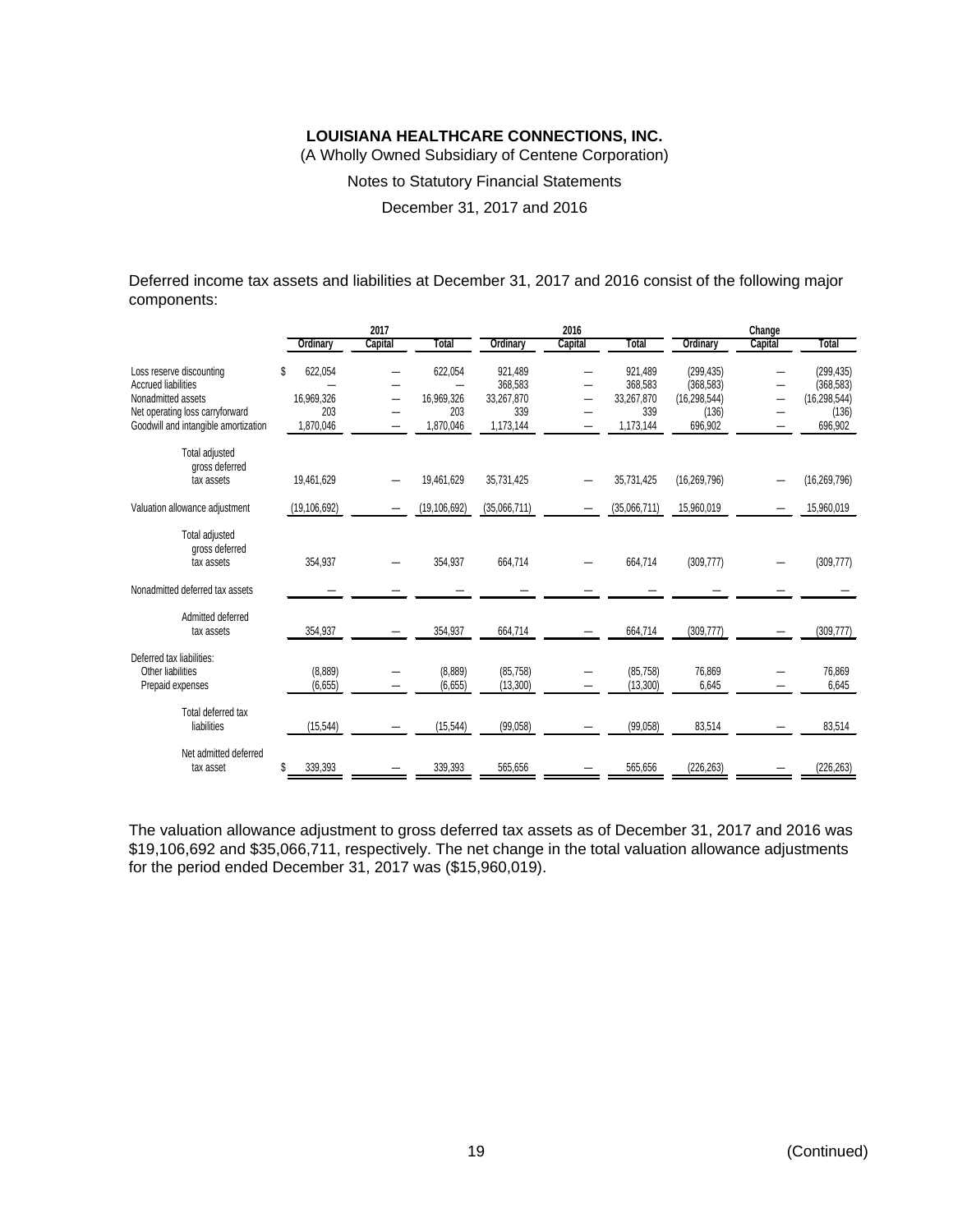(A Wholly Owned Subsidiary of Centene Corporation)

Notes to Statutory Financial Statements

December 31, 2017 and 2016

The Company's income tax incurred and change in deferred income tax differs from the amount obtained by applying the federal statutory rate of 35% to income before income taxes as follows:

|    | 2017                  | 2016                  |
|----|-----------------------|-----------------------|
| \$ | (16, 741, 953)        | 560,613               |
|    | 226,263               | 39,397,666            |
| S  | (16, 515, 690)        | 39,958,279            |
| \$ | (52, 740, 697)<br>35% | (22, 299, 491)<br>35% |
|    |                       |                       |
|    | (18, 459, 243)        | (7,804,822)           |
|    |                       |                       |
|    | (46, 175)             | (16,091)              |
|    |                       | 7,451,663             |
|    | 30                    | 21                    |
|    | (15,960,019)          | 35,066,711            |
|    | 4,985,660             | 5,263,108             |
|    | 12,964,057            |                       |
|    |                       | (2,311)               |
|    | (16,515,690)          | 39,958,279            |
|    |                       |                       |

As of December 31, 2017, the Company had \$203 net operating loss carry forwards available for tax purposes. Federal income taxes incurred that are available for recoupment in the event of future net losses were \$0 and \$565,656 in 2017 and 2016, respectively.

The aggregate amount of deposits admitted under Section 6603 of the Internal Revenue Code is \$0.

During 2017, the Company calculated a multiyear benefit relating to domestic production activities. Due to the uncertain nature of this benefit, the full amount has been reserved through a tax contingency. The benefit and reserve for this item are captured in long-term assets, for a net balance sheet effect of \$0. The tax contingency for the period ending December 31, 2017 is \$4,601,859.

On December 22, 2017, the United States enacted tax reform legislation through the Tax Cuts and Jobs Act, which significantly changes the existing U.S. tax laws, including a reduction in the corporate tax rate from 35% to 21%, as well as other changes. As a result of enactment of the legislation, the Company incurred an additional onetime surplus decrease during the 4th quarter of 2017, primarily related to the remeasurement of certain deferred tax assets and liabilities. The decrease in surplus as a result of the tax reform is \$12,964,057.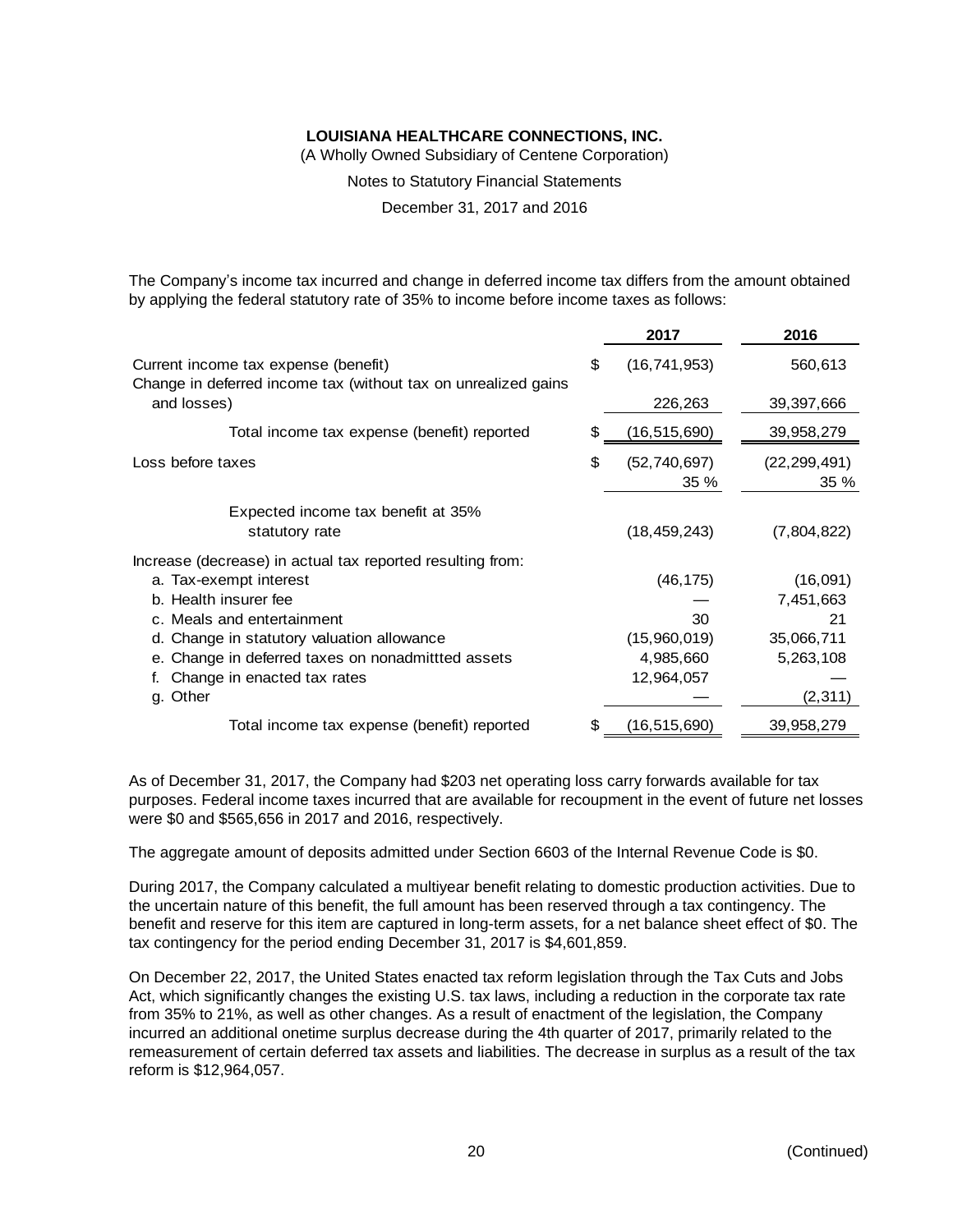(A Wholly Owned Subsidiary of Centene Corporation)

Notes to Statutory Financial Statements

December 31, 2017 and 2016

The Tax Cuts and Jobs Act of 2017 provides for a change in the methodology employed to calculate reserves for tax purposes. Beginning January 1, 2018, a higher interest rate assumption and longer payout patterns will be used to discount these reserves. In addition, companies will no longer be able to elect to use their own experience to discount reserves, but will instead be required to use the industry-based tables published by the IRS annually; however, the 2018 tables have yet to be released. Consequently, the company cannot reasonably estimate the impact this would have on deferred taxes at December 31, 2017.

The Company's federal income tax return with Centene and its subsidiaries including, but not limited to, the following:

Absolute Total Care, Inc. **Health Net Health Plan of Oregon, Inc.** Health Plan of Oregon, Inc. Bankers Reserve Life Insurance Company of Wisconsin Home State Health Plan, Inc. Buckeye Community Health Plan, Inc. **IlliniCare Health Plan, Inc.** California Health & Wellness Plan Kentucky Spirit Health Plan, Inc. CeltiCare Health Plan of Massachusetts, Inc. Magnolia Health Plan, Inc. Cenpatico of Arizona, Inc. **Managed Health Network** Managed Health Network Coordinated Care Corporation **Managed Health Services Insurance Corp.** Managed Health Services Insurance Corp. Coordinated Care of Washington, Inc. The Michigan Complete Health, Inc. Envolve Vision of Texas, Inc. The Care of Texas and American Mebraska Total Care, Inc. Granite State Health Plan, Inc. The Contract Peach State Health Plan, Inc. Hallmark Life Insurance Co. The SilverSummit Healthplan, Inc. Health Net Access, Inc. The Sunflower State Health Plan, Inc. Health Net of Arizona, Inc. The Sunshine Health Community Solutions, Inc. Health Net of California, Inc. The Sunshine State Health Plan, Inc. Health Net Community Solutions, Inc. **Superior HealthPlan, Inc.** Superior HealthPlan, Inc. Health Net Community Solutions of Arizona, Inc. Superior HealthPlan Community Solutions, Inc. Health Net Life Insurance Company Trillium Community Health Plan, Inc. Health Net Life Reinsurance Company

The method of allocation among companies is subject to a written agreement whereby allocation is made primarily on a separate company basis using the percentage method pursuant to provisions of IRC Sections 1502 and 1552 and Treasury Regulations 1.1502 and 1.1552. This percentage method allocates a tax asset (i.e., intercompany receivable) for any benefit derived by the consolidated group for the member's losses or credits that offset consolidated taxable income. In accordance with the tax sharing agreement, each member shall pay to Centene or receive from Centene the amount of tax liability or benefit reported on each member's pro forma federal income tax return within 90 days of the date Centene files its consolidated federal income tax return.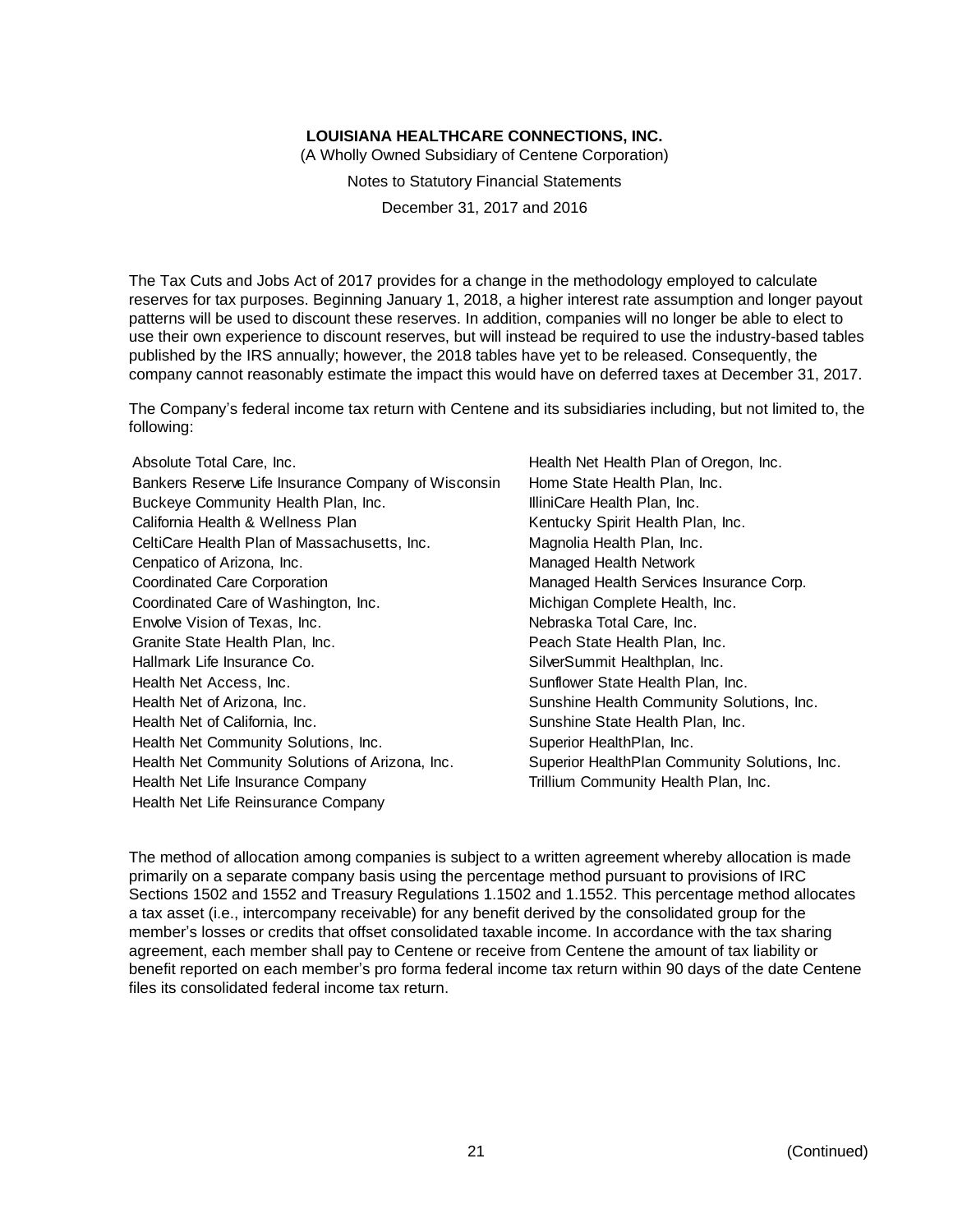(A Wholly Owned Subsidiary of Centene Corporation)

Notes to Statutory Financial Statements

December 31, 2017 and 2016

## **(6) Claims Payable**

Following is a summary of claims-related expenses and payments during 2017 and 2016:

|                                                                                                              |    | 2017                          | 2016                         |
|--------------------------------------------------------------------------------------------------------------|----|-------------------------------|------------------------------|
| Balance at January 1, net of reinsurance ceded of approximately<br>\$2,426,000 and \$1,470,000, respectively | \$ | 157,242,208                   | 94,747,184                   |
| Incurred related to:<br>Current year<br>Prior year                                                           |    | 1,892,953,778<br>(25,505,300) | 1,507,963,960<br>(8,701,104) |
| <b>Total incurred</b>                                                                                        |    | 1,867,448,478                 | 1,499,262,856                |
| Paid related to:<br>Current year<br>Prior year                                                               |    | 1,758,152,400<br>123,345,628  | 1,356,114,767<br>80,653,065  |
| Total paid                                                                                                   |    | 1,881,498,028                 | 1,436,767,832                |
| Balance at December 31, net of reinsurance ceded of<br>approximately \$0 and \$2,426,000, respectively       |    | 143, 192, 658                 | 157,242,208                  |
| Less accrued medical incentive pool and bonus amounts                                                        |    | 5,700,750                     | 3,926,224                    |
| Net balance at December 31                                                                                   | S  | 137,491,908                   | 153,315,984                  |

The incurred amounts related to prior years represent the variation between the Company's estimated losses and claim adjustment expense for prior years' claims and the actual amounts required to satisfy such claims. During 2017 and 2016, the Company experienced favorable development of \$25,505,301 and \$8,701,104, respectively, on prior years claims, generally as the result of ongoing analysis of recent loss development trends. Original estimates are increased or decreased, as additional information becomes known regarding individual claims.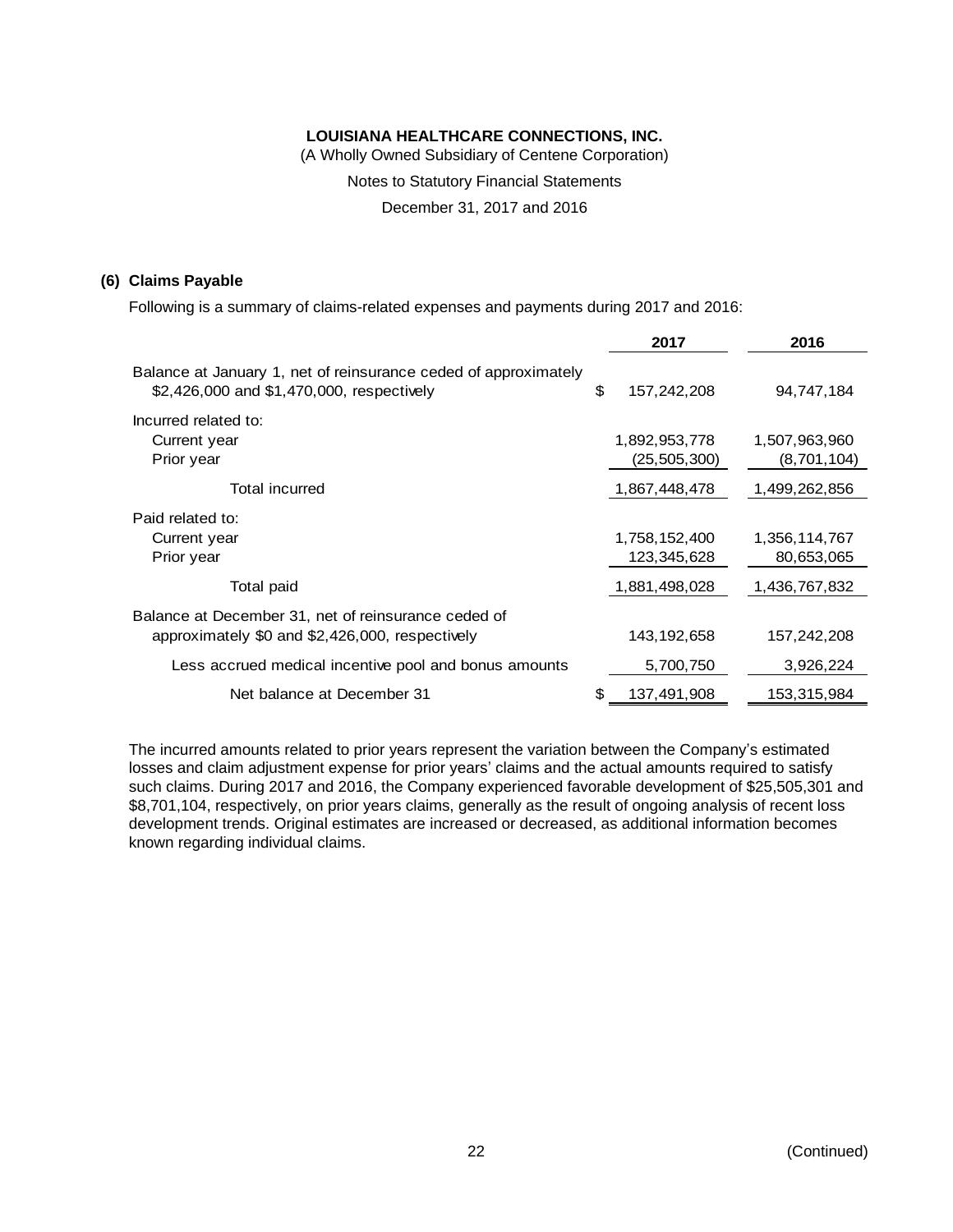(A Wholly Owned Subsidiary of Centene Corporation)

Notes to Statutory Financial Statements

December 31, 2017 and 2016

#### **(7) Related-Party Transactions**

In addition to the reinsurance agreement in note 4 to the statutory financial statements, the Company's transactions, amounts due to, and admitted amounts due from related parties in exchange for services provided for the years ended December 31, 2017 and 2016 are detailed as follows:

|                                  | December 31, 2017 |                         |                                                   |  |  |  |  |
|----------------------------------|-------------------|-------------------------|---------------------------------------------------|--|--|--|--|
| <b>Affiliate</b>                 | Expense           | Amount due<br>from (to) | <b>Services provided</b>                          |  |  |  |  |
| Cenpatico Behavioral Health, LLC | \$<br>262,056,282 | (9,282,901)             | *Behavioral health                                |  |  |  |  |
| Centene Management Company, LLC  | 168,845,107       | 402,730                 | General management services                       |  |  |  |  |
| Envolve PeopleCare, Inc.         | 2,896,890         | (203, 932)              | *Nurse-line triage, life and<br>health management |  |  |  |  |
| Envolve Vision, Inc.             | 20,911,733        | (2,074,105)             | *Managed vision                                   |  |  |  |  |
| Envolve Pharmacy Solutions, Inc. | 355,475,603       | 2,054,955               | Pharmacy benefits<br>management                   |  |  |  |  |
| U.S. Medical Management, LLC     | 589.982           |                         | In-home health                                    |  |  |  |  |

**\*** Amounts due to affiliates reflected in claims payable on the statutory statements of admitted assets, liabilities, and capital and surplus as of December 31, 2017.

|                                  |   |               | December 31, 2016       |                                                   |  |  |  |  |
|----------------------------------|---|---------------|-------------------------|---------------------------------------------------|--|--|--|--|
| <b>Affiliate</b>                 |   | Expense       | Amount due<br>from (to) | Services provided                                 |  |  |  |  |
| Cenpatico Behavioral Health, LLC | S | 215, 267, 244 | (31,928,932)            | *Behavioral health                                |  |  |  |  |
| Centene Management Company, LLC  |   | 142,526,926   | 3,088,182               | General management services                       |  |  |  |  |
| Envolve PeopleCare, Inc.         |   | 6,507,545     | (1,024,484)             | *Nurse-line triage, life and<br>health management |  |  |  |  |
| Envolve Vision, Inc.             |   | 17, 132, 004  | (2,878,758)             | *Managed vision                                   |  |  |  |  |
| Envolve Pharmacy Solutions, Inc. |   | 274.942.092   | 3,295,088               | Pharmacy benefits<br>management                   |  |  |  |  |
| U.S. Medical Management, LLC     |   | 350,000       |                         | In-home health                                    |  |  |  |  |

**\*** Amounts due to affiliates reflected in claims payable on the statutory statements of admitted assets, liabilities, and capital and surplus as of December 31, 2016.

The Company recorded surplus contributions totaling \$35,000,000 and \$23,500,000 from HLH for the periods ended December 31, 2017 and 2016, respectively. At December 31, 2017 and 2016, surplus contribution receivables due from HLH of \$15,000,000 and \$0, respectively, are included in the statutory statements of admitted assets, liabilities, and capital and surplus.

#### **(8) Statutory Net Worth**

Under the laws of the State of Louisiana, the Company is required to maintain a minimum statutory net worth. At December 31, 2017 and 2016, the minimum requirement is \$3,000,000 per Louisiana Insurance Code, Title 22 and the Company was in compliance with the minimum statutory surplus requirements.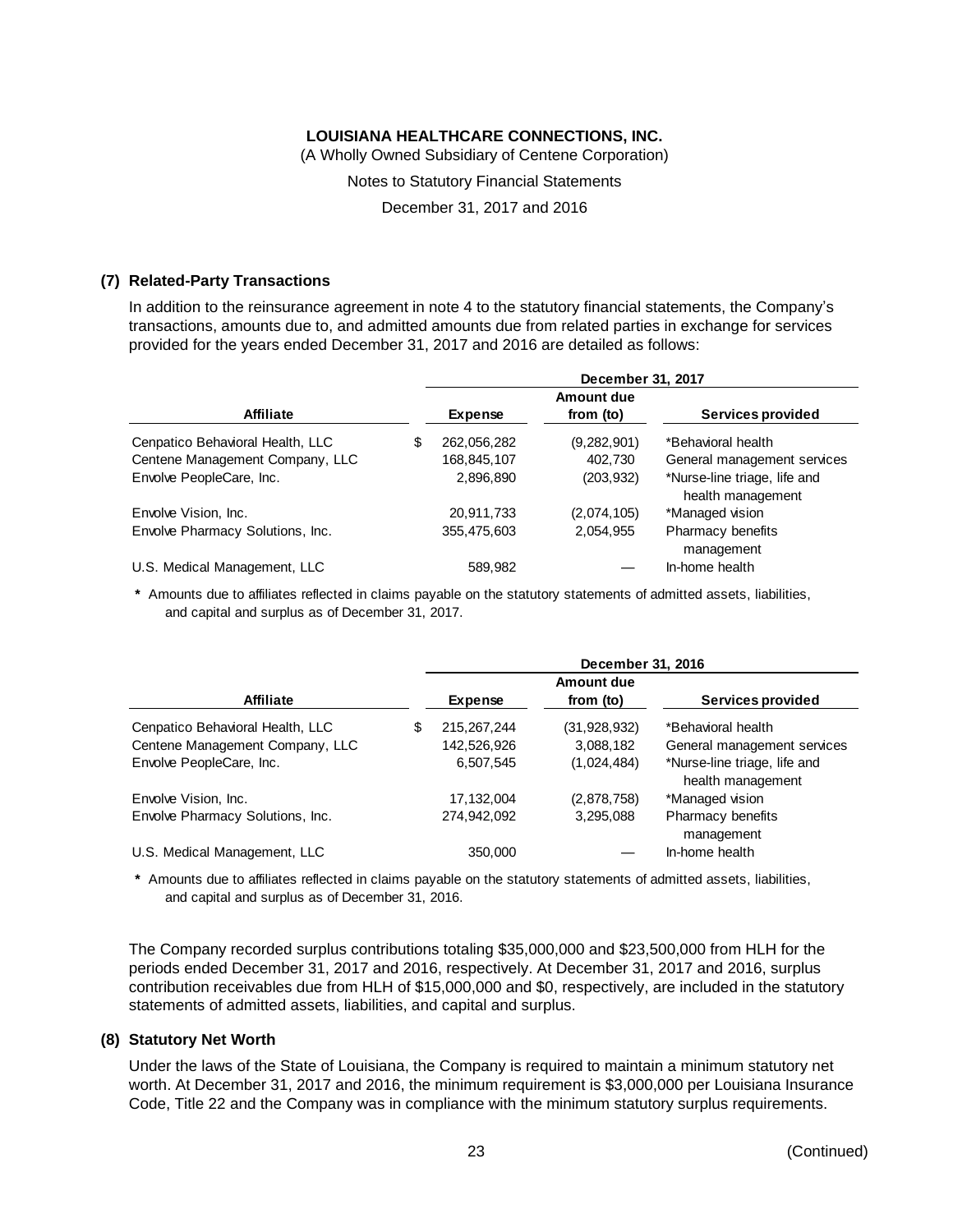(A Wholly Owned Subsidiary of Centene Corporation)

Notes to Statutory Financial Statements

December 31, 2017 and 2016

#### **(9) Risk-Based Capital Requirements**

The Company is required to report an assessment of its solvency based upon the NAIC Managed Care Organizations Risk-Based Capital (RBC) analysis formulas, as adopted by the State of Louisiana. As of December 31, 2017, the Company's adjusted capital and surplus exceeded the thresholds set forth by the NAIC RBC formula. At December 31, 2017, the Company's actual total adjusted capital was \$109,471,018. The Company's action level equaling 200% of the authorized control level was \$72,719,634 as of December 31, 2017.

#### **(10) Contingencies**

From time to time, the Company may be involved in litigation arising in the ordinary course of operations. While the results of litigation cannot be predicted with certainty, management is of the opinion, after reviewing these matters with legal counsel, that the final outcome of such litigation, if any, will not have a material adverse effect on the Company's statutory financial position.

#### **(11) Gain or Loss to the Reporting Entity from Uninsured Plans**

The Company's ASO contract with DHH is being reported in accordance with SSAP No. 47, *Uninsured Plans*. No net other income or expense (including interest paid to or received from plans) was recorded. No claims were paid by the Company related to this contract for the year ended December 31, 2017 or 2016.

|                                                         | 2017 |        | 2016    |  |
|---------------------------------------------------------|------|--------|---------|--|
| Net reimbursement for administrative expense (including |      |        |         |  |
| administrative fees) in excess of actual expenses       | \$.  | 16.700 | 172.661 |  |
| Net gain (loss) from operations                         |      | 16.700 | 172.661 |  |

#### **(12) Fair Value of Financial Instruments**

Assets and liabilities recorded at fair value in statutory statements of admitted assets, liabilities, and capital and surplus are categorized based upon the extent to which the fair value estimates are based upon observable or unobservable inputs. Level inputs are as follows:

| Level input | Input definition                                                                                                                                                        |
|-------------|-------------------------------------------------------------------------------------------------------------------------------------------------------------------------|
| Level I     | Inputs are unadjusted, quoted prices for identical assets or liabilities in<br>active markets at the measurement date                                                   |
| Level II    | Inputs other than quoted prices included in Level I that are observable for<br>the asset or liability through corroboration with market data at the<br>measurement date |
| Level III   | Unobservable inputs that reflect management's best estimate of what<br>market participants would use in pricing the asset or liability at the<br>measurement date       |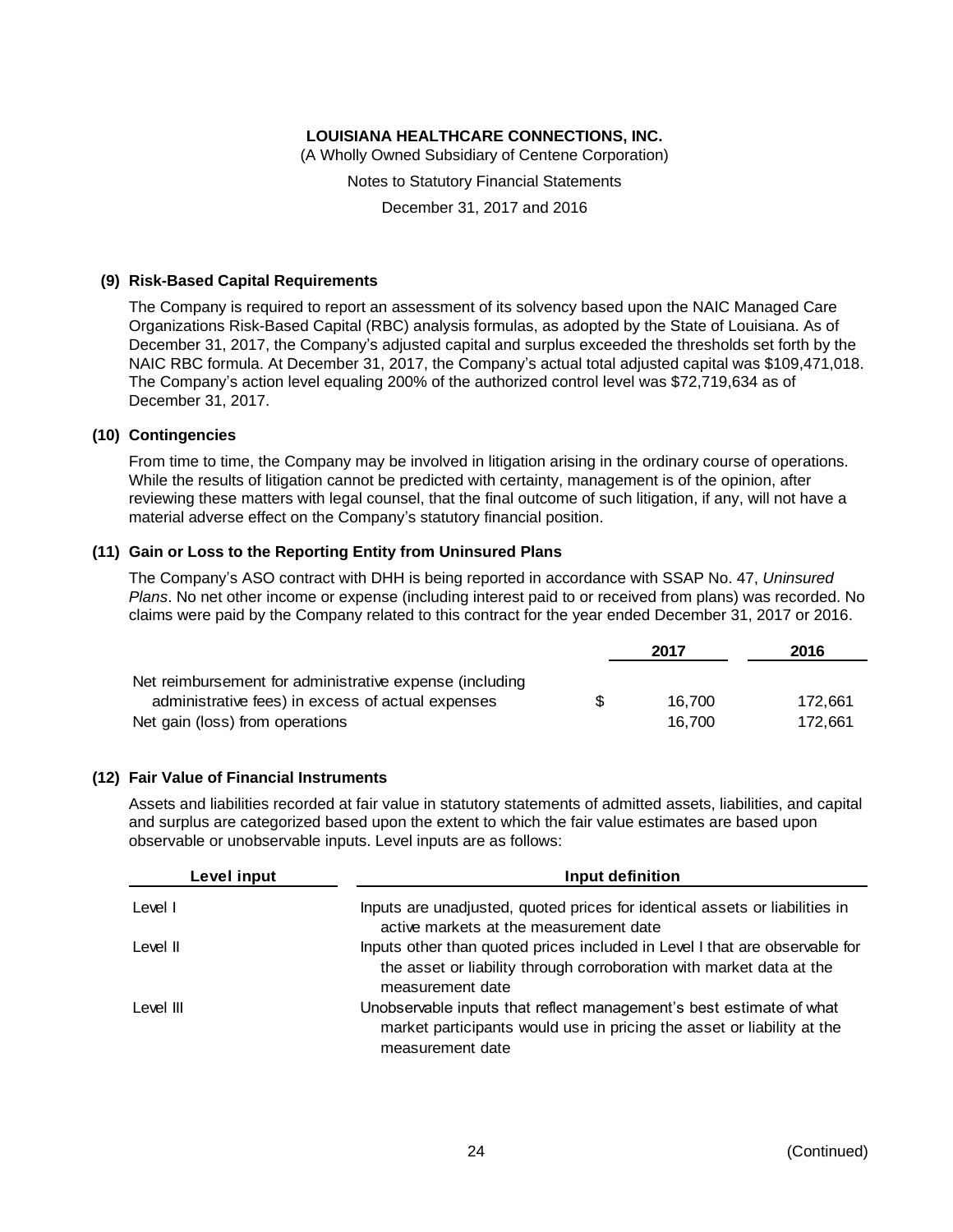(A Wholly Owned Subsidiary of Centene Corporation)

Notes to Statutory Financial Statements

December 31, 2017 and 2016

The carrying values and estimated fair values of the Company's financial instruments at December 31, 2017 and 2016 were as follows:

|                        | December 31, 2017       |                           |             |            |           |                                                  |  |  |  |
|------------------------|-------------------------|---------------------------|-------------|------------|-----------|--------------------------------------------------|--|--|--|
|                        | Aggregate<br>fair value | <b>Admitted</b><br>assets | (Level 1)   | (Level 2)  | (Level 3) | <b>Not</b><br>practicable<br>(carrying<br>value) |  |  |  |
| Cash                   | \$<br>220,793,801       | 220,793,801               | 220,793,801 |            |           |                                                  |  |  |  |
| Cash equivalents       | 9,032,876               | 9.032.876                 | 9,032,876   |            |           |                                                  |  |  |  |
| Short-term investments |                         |                           |             |            |           |                                                  |  |  |  |
| - at fair value        | 1,835,354               | 1,806,429                 |             | 1,835,354  |           |                                                  |  |  |  |
| <b>Bonds</b>           | 24,484,821              | 24,396,489                |             | 24,484,821 |           |                                                  |  |  |  |
| Total                  | \$<br>256,146,852       | 256,029,595               | 229,826,677 | 26,320,175 |           |                                                  |  |  |  |

|                        | December 31, 2016       |                           |            |             |           |                                                  |  |  |  |
|------------------------|-------------------------|---------------------------|------------|-------------|-----------|--------------------------------------------------|--|--|--|
|                        | Aggregate<br>fair value | <b>Admitted</b><br>assets | (Level 1)  | (Level 2)   | (Level 3) | <b>Not</b><br>practicable<br>(carrying<br>value) |  |  |  |
| Cash                   | \$<br>81,159,383        | 81,159,383                | 81,159,383 |             |           |                                                  |  |  |  |
|                        |                         |                           |            |             |           |                                                  |  |  |  |
| Cash equivalents       | 1.053.224               | 1.053.224                 | 1,053,224  |             |           |                                                  |  |  |  |
| Short-term investments |                         |                           |            |             |           |                                                  |  |  |  |
| - at fair value        | 120,024,356             | 120,024,356               |            | 120,024,356 |           |                                                  |  |  |  |
| <b>Bonds</b>           | 40,000,000              | 40,000,000                |            | 40,000,000  |           |                                                  |  |  |  |
| Total                  | \$<br>242.236.963       | 242.236.963               | 82.212.607 | 160.024.356 |           |                                                  |  |  |  |

#### **(13) Risks and Uncertainties**

The Company's profitability depends in large part on accurately predicting and effectively managing medical services costs. The Company continually reviews its premium and benefit structure to reflect its underlying claims experience and revised actuarial data; however, several factors could adversely affect the medical service costs. Certain of these factors, which include changes in healthcare practices, inflation, new technologies, major epidemics, natural disasters, and malpractice litigation, are beyond any health plan's control and could adversely affect the Company's ability to accurately predict and effectively control healthcare costs. Costs in excess of those anticipated could have a material adverse effect on the Company's results of operations.

#### **(14) Subsequent Events**

In connection with the preparation of the statutory financial statements, the Company evaluated subsequent events after the statutory statement of admitted assets, liabilities, and capital and surplus date of December 31, 2017 through May 4, 2018, which was the date the statutory financial statements were issued.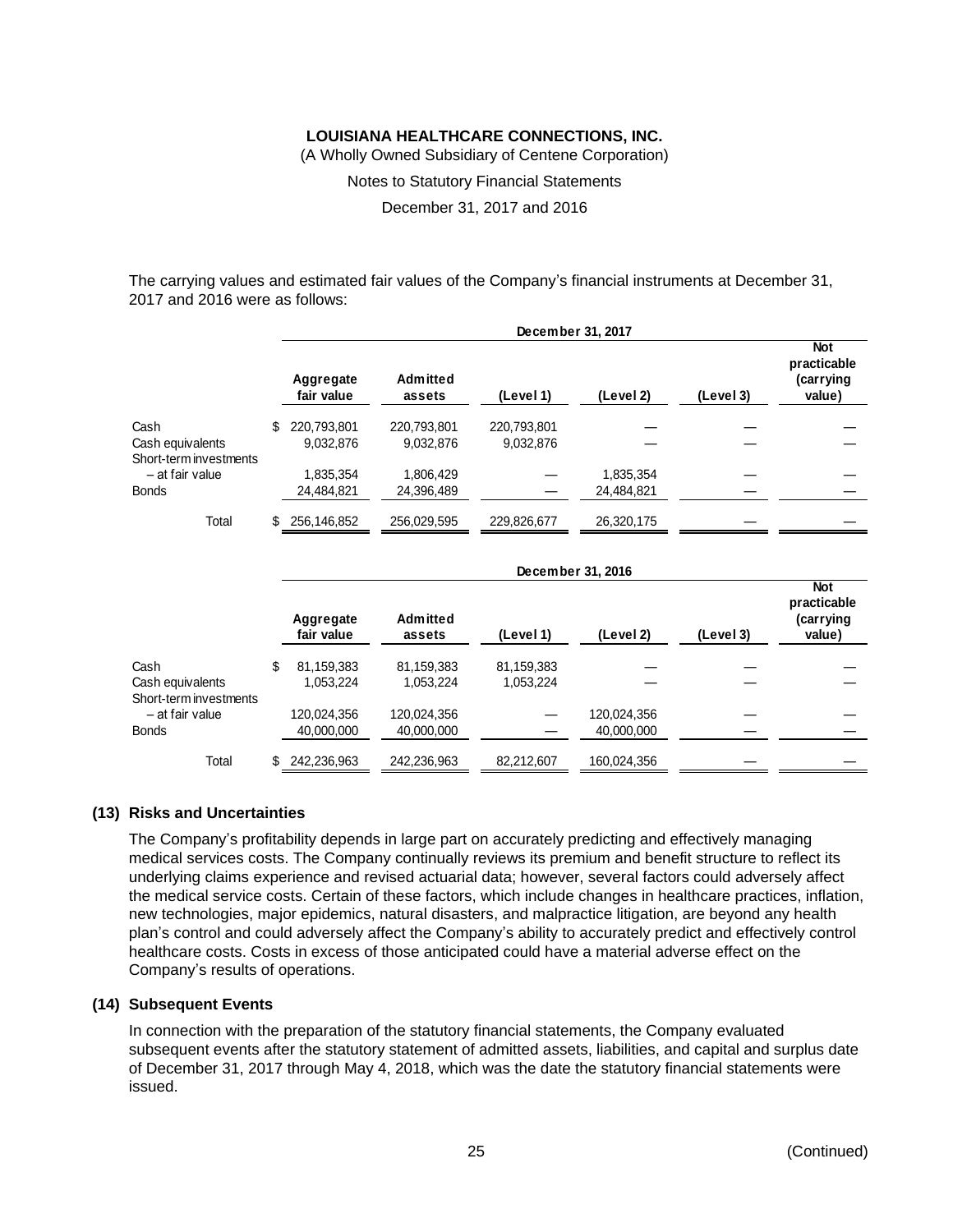(A Wholly Owned Subsidiary of Centene Corporation)

Notes to Statutory Financial Statements

December 31, 2017 and 2016

On January 29, 2018, the Company's DHH contract was extended 23 months and goes through December 31, 2019.

The Company is subject to an annual fee under Section 9010 of the Affordable Care Act (ACA). This annual fee is allocated to individual health insurers based on the ratio of the amount of the entity's net premiums written during the preceding calendar year to the amount of health insurance for any U.S. health risk that is written during the preceding calendar year. A health insurance entity's portion of the annual fee is payable once the entity provides health insurance for any U.S. health risk for each calendar year beginning on or after January 1 of the year the fee is due. During the year ended December 31, 2017, the Company recorded \$40,836,193 of nondeductible expense for the ACA annual health insurer fee based on net assessable premium of \$2,103,706,383. The Consolidated Appropriations Act, 2016 amended the effective date of Section 9010 of the ACA to apply to those calendar years beginning after December 31, 2013 and ending before January 1, 2017, as well as those calendar years beginning after December 31, 2017.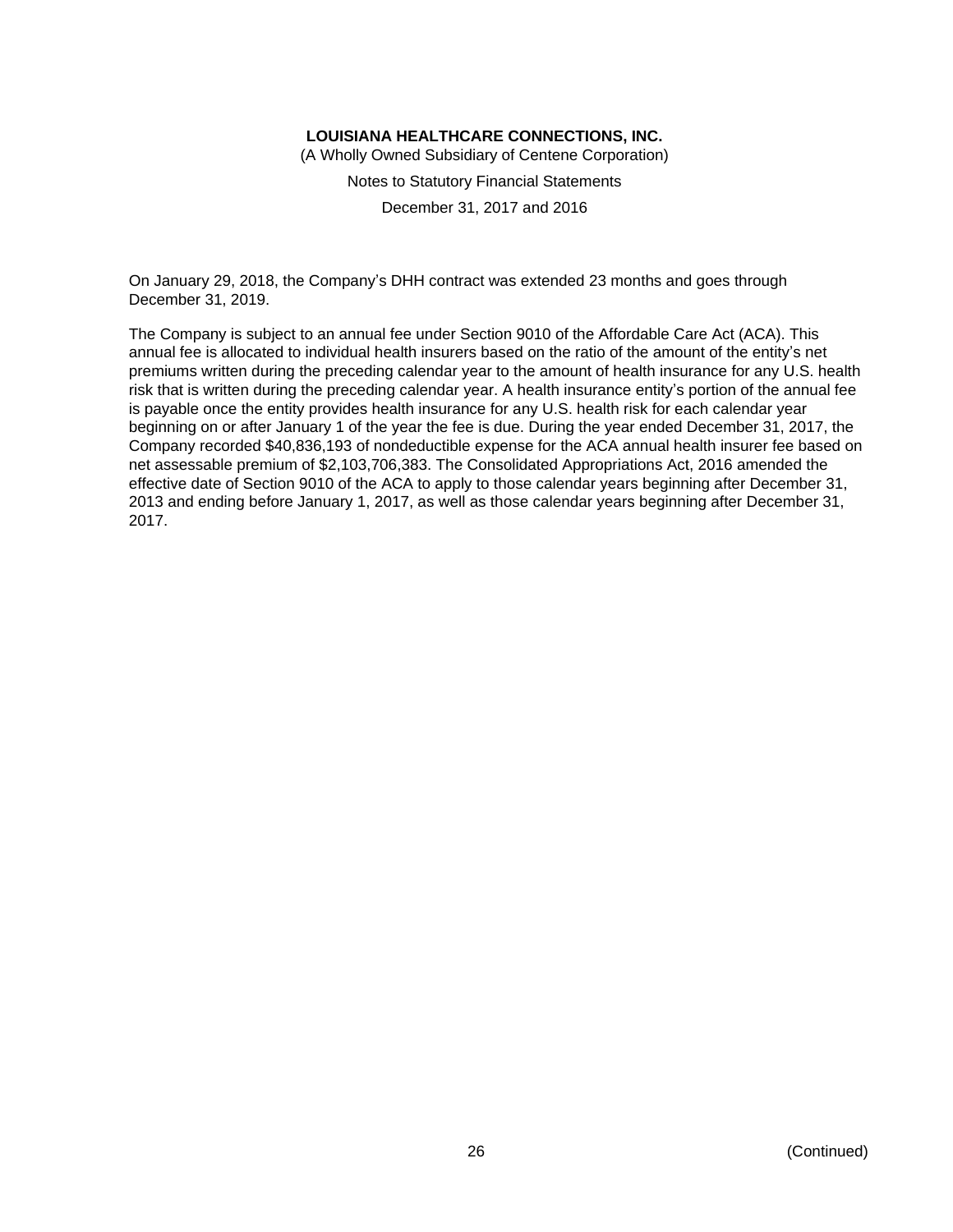(A Wholly Owned Subsidiary of Centene Corporation)

Notes to Statutory Financial Statements

December 31, 2017 and 2016

The following table summarizes the Company's total adjusted capital, authorized control level and risk-based capital as reported at December 31, 2017 before and after the special surplus adjustment to

|    | record the estimated ACA fee assessment had it been payable as of December 31, 2017:                        |   |                     |            |
|----|-------------------------------------------------------------------------------------------------------------|---|---------------------|------------|
|    |                                                                                                             |   | <b>Current year</b> | Prior year |
| Α. | Did the reporting entity write accident and health<br>insurance premium that is subject to Section 9010     |   |                     |            |
|    | of the federal Affordable Care Act (YES/NO)?                                                                |   | Yes.                |            |
| В. | ACA fee assessment payable for the upcoming year                                                            | S | 40,836,193          |            |
| C. | ACA fee assessment paid                                                                                     |   |                     | 35,047,163 |
| D. | Premium written subject to ACA 9010 assessment                                                              |   | 2,103,706,383       |            |
| Е. | Total Adjusted Capital before surplus adjustment                                                            |   | 109,471,018         |            |
| F. | Total Adjusted Capital after surplus adjustment                                                             |   | 68,510,036          |            |
| G. | <b>Authorized Control Level</b>                                                                             |   | 36,359,817          |            |
| Η. | Would reporting the ACA assessment as of December 31,<br>2015, have triggered an RBC action level (YES/NO)? |   | No                  |            |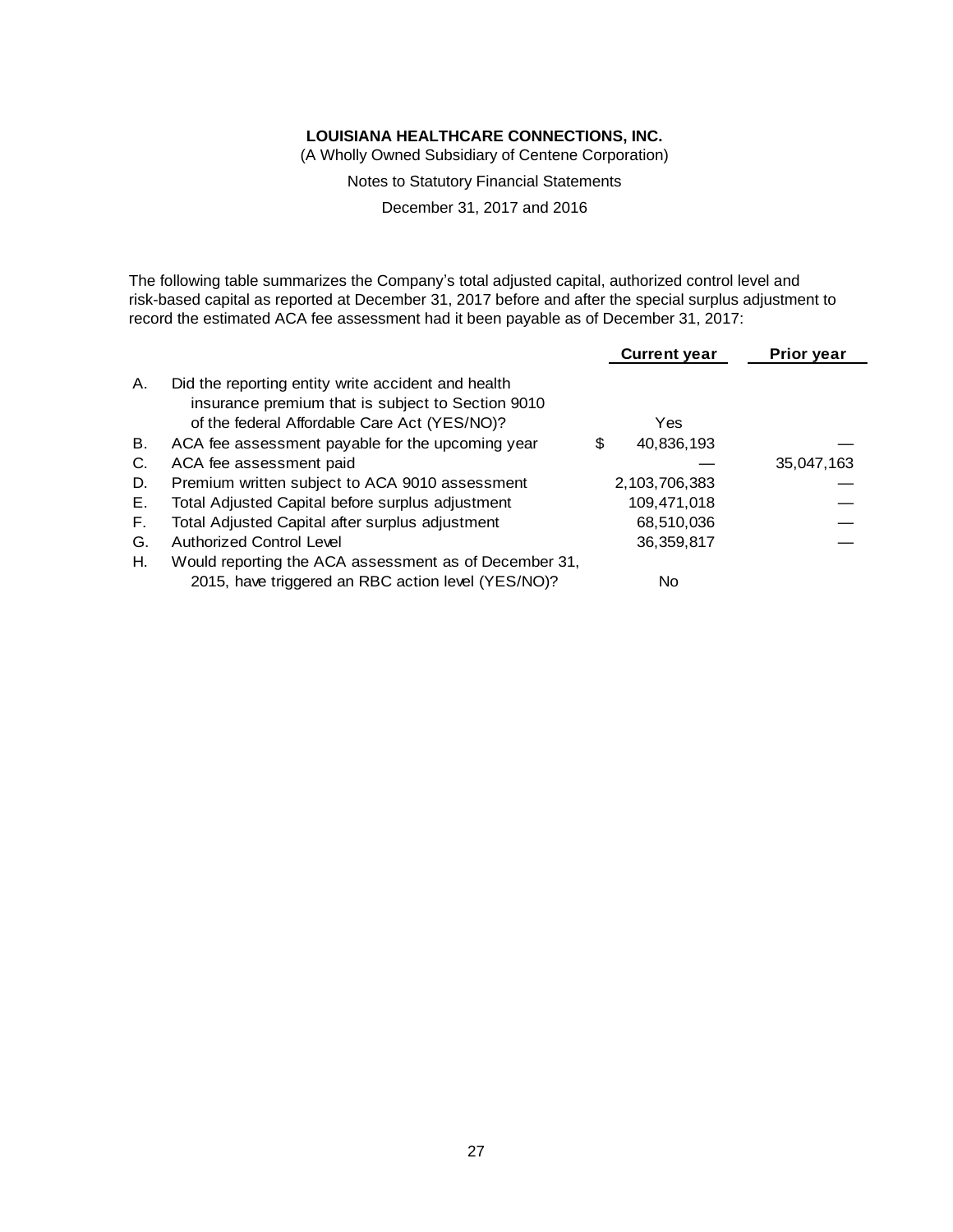**Schedule 1**

#### **LOUISIANA HEALTHCARE CONNECTIONS, INC.** (A Wholly Owned Subsidiary of Centene Corporation)

Supplemental Summary Investment Schedule

December 31, 2017

|                                                                                                      |   | Gross investment holdings |          | <b>Admitted assets</b> |          |  |
|------------------------------------------------------------------------------------------------------|---|---------------------------|----------|------------------------|----------|--|
| Cash, cash equivalents, and short-term investments<br>Bonds:                                         | S | 231,633,106               | 90.47 %  | 231,633,106            | 90.47 %  |  |
| U.S. Treasury securities                                                                             |   |                           |          |                        |          |  |
| U.S. government agency obligations (excluding<br>mortgage-backed securities):                        |   |                           |          |                        |          |  |
| U.S. government-sponsored agencies                                                                   |   |                           |          |                        |          |  |
| Securities issued by states, territories, and possessions<br>and political subdivisions in the U.S.: |   |                           |          |                        |          |  |
| States, territories and possessions general obligations                                              |   | 757,858                   | 0.30     | 757,858                | 0.30     |  |
| Political subdivisions of states, territories and                                                    |   |                           |          |                        |          |  |
| possessions general obligations                                                                      |   | 580,131                   | 0.22     | 580,131                | 0.22     |  |
| Revenue and assessment obligations                                                                   |   | 880,288                   | 0.34     | 880,288                | 0.34     |  |
| Industrial development and similar obligations                                                       |   | 1,000,000                 | 0.39     | 1,000,000              | 0.39     |  |
| Mortgage-backed securities (includes residential and<br>commercial MBS):                             |   |                           |          |                        |          |  |
| Issued or guaranteed by FNMA and FHLMC                                                               |   | 662,743                   | 0.26     | 662,743                | 0.26     |  |
| All other                                                                                            |   | 808,095                   | 0.32     | 808,095                | 0.32     |  |
| Other debt and other fixed-income securities (excluding<br>short term):                              |   |                           |          |                        |          |  |
| Unaffiliated domestic securities                                                                     |   | 13,738,864                | 5.37     | 13,738,864             | 5.37     |  |
| Unaffiliated non-U.S. securities                                                                     |   | 5,968,510                 | 2.33     | 5,968,510              | 2.33     |  |
| Total invested assets                                                                                |   | 256,029,595               | 100.00 % | 256,029,595            | 100.00 % |  |

See accompanying independent auditors' report.